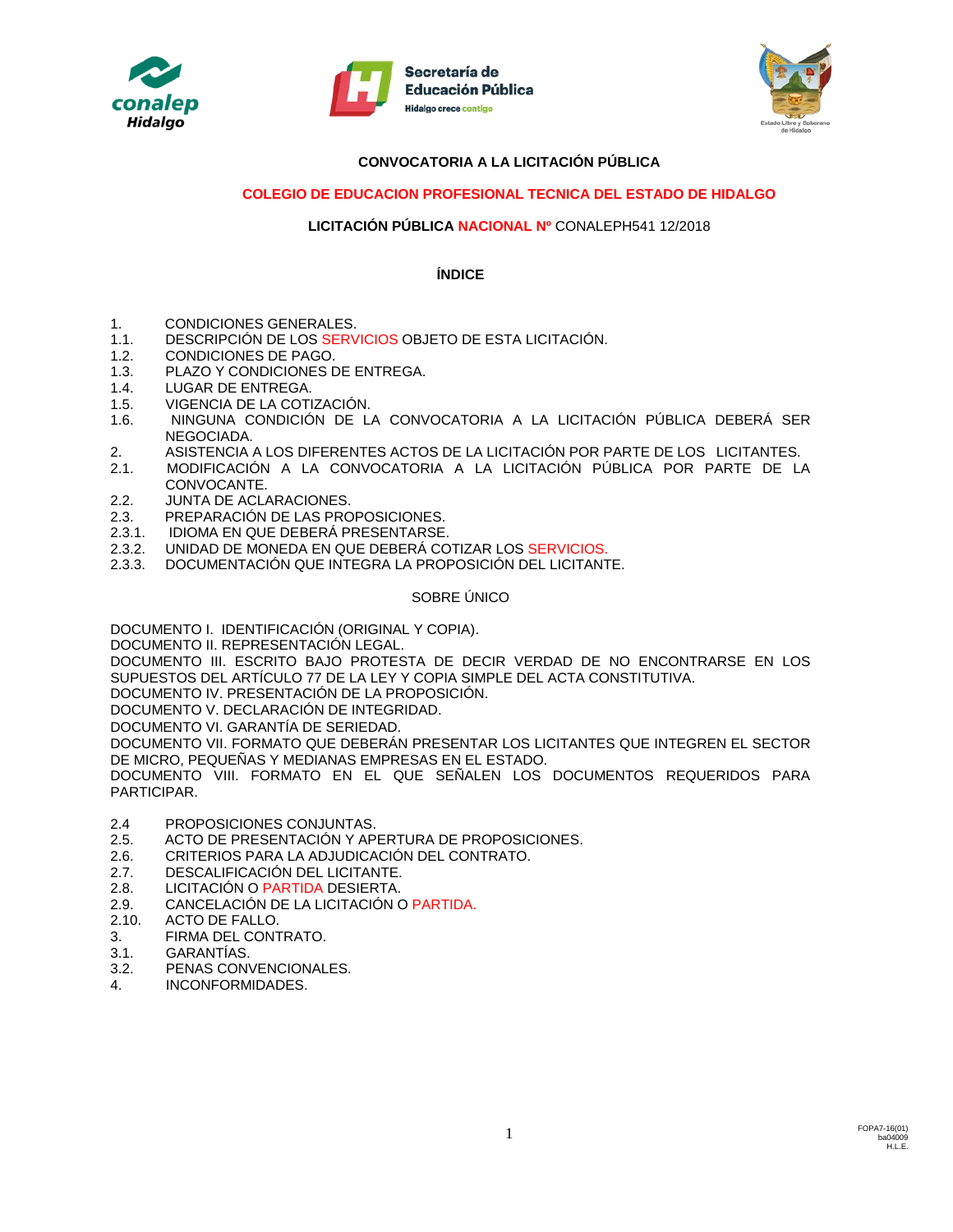





#### **CONVOCATORIA A LA LICITACIÓN PÚBLICA**

#### **COLEGIO DE EDUCACION PROFESIONAL TECNICA DEL ESTADO DE HIDALGO**

#### **LICITACIÓN PÚBLICA NACIONAL Nº** CONALEPH541 12/2018

#### **LA PRESENTE LICITACION PÚBLICA SERÁ PRESENCIAL**

#### **1. CONDICIONES GENERALES**

EN CUMPLIMIENTO A LAS DISPOSICIONES QUE ESTABLECE LA CONSTITUCIÓN POLÍTICA DEL ESTADO LIBRE Y SOBERANO DE HIDALGO EN SU ARTÍCULO 108 Y LA LEY DE ADQUISICIONES, ARRENDAMIENTOS Y SERVICIOS DEL SECTOR PÚBLICO DEL ESTADO DE HIDALGO EN SUS ARTÍCULOS 39, 40 Y 41, SU REGLAMENTO Y DEMÁS CORRELATIVOS, CONVOCA A LAS PERSONAS FÍSICAS Y MORALES CON CAPACIDAD TÉCNICA Y ECONÓMICA QUE DESEEN PARTICIPAR EN LA LICITACIÓN PÚBLICA **NACIONAL NO. CONALEPH541 12/2018** MANTENIMIENTO DE MAQUINARIA Y EQUIPO, CON DISPONIBILIDAD PRESUPUESTARIA AUTORIZADA MEDIANTE **ACTA DE LA SEGUNDA SESION EXTRAORDINARIA DEL 2018**, EMITIDO POR LA H. JUNTA DIRECTIVA DEL CONALEP HIDALGO DEL EJERCICIO FISCAL 2018 Y OFICIO OPD/DAR/CAAYSSP/103/2018 DEL 29 DE NOVIEMBRE, OFICIO CONFORME A LA PRESENTE CONVOCATORIA PÚBLICA.

#### **1.1. DESCRIPCIÓN DE LOS** SERVICIOS **OBJETO DE ESTA LICITACIÓN.**

LOS SERVICIOS OBJETO DE ESTA LICITACIÓN SE DESCRIBE EN EL ANEXO Nº1 DE ESTA CONVOCATORIA A LA LICITACIÓN PÚBLICA, LAS CUALES CONFORMAN UN TOTAL DE 28 PARTIDAS.

#### **1.2. CONDICIONES DE PAGO**

EL PAGO SE EFECTUARÁ 10 DIAS HABILES DESPUES DE LA ENTREGA Y A SATISFACCIÓN DEL COLEGIO DE EDUCACION PROFESIONAL TECNICA DEL ESTADO DE HIDALGO. LOS PRECIOS PERMANECERÁN FIJOS Y NO HABRÁ ESCALATORIA ALGUNA.

NO HAY ANTICIPO.

#### **1.3. PLAZO Y CONDICIONES DE ENTREGA.**

EL PLAZO DE ENTREGA SERÁ DE 07 DIAS HABILES, CONTADOS A PARTIR DE LA FIRMA DEL CONTRATO (ORDEN DE COMPRA) CORRESPONDIENTE.

LOS GASTOS POR CONCEPTO DE FLETES, SEGUROS, MANIOBRAS DE CARGA Y DESCARGA ETC., DEBERAN ESTAR CONSIDERADOS EN EL PRECIO UNITARIO DE LOS SERVICIOS. EL PROVEEDOR EFECTUARA EL TRASLADO DEL BIEN POR SU EXCLUSIVA CUENTA, BAJO SU RESPONSABILIDAD DEL DAÑO QUE PUEDA SUFRIR EL MISMO DURANTE EL TRASLADO

#### **1.4. LUGAR DE ENTREGA.**

**SE HARÁ** DE ACUERDO CON EL SIGUIENTE LISTADO:

**DIRECCION GENERAL** CIRCUITO EX HACIENDA DE LA CONCEPCION LOTE 17, SAN JUAN TILCUAUTLA, MPIO. SAN AGUSTIN TLAXIACA HGO. C.P 42160

**PLANTEL TIZAYUCA** UBICADO, CALLE ORIENTE 3 SUR 2 LOTE 3 CIUDAD INDUSTRIAL TIZAYUCA HGO., C.P. 43800**; PLANTEL PACHUCA II** UBICADO EN AV. PRINCIPAL S/N FRACC. LOMAS NUEVA AIROSA PACHUCA, C.P. 42083; **PLANTEL PACHUCA I** UBICADO EN PARQUE INDUSTRIAL CANACINTRA S/N, COLONIA CHACON, C.P. 42083, MINERAL DE LA REFORMA, HGO;

**PLANTEL VILLA DE TEZONTEPEC** UBICADO EN AV. JUAN ESCUTIA S/N, C.P. 43880, VILLA DE TEZONTEPEC, HGO. **PLANTEL TULANCINGO** UBICADO EN, CARR. TULANCINGO-ACATLÁN KM. 4.5 COL JALTEPEC C.P. 43700, TULANCINGO, HGO**;**

**PLANTEL TEPEJI DEL RIO** UBICADO EN AUTOPISTA MÉXICO-QUERÉTARO KM. 72 COL. NOXTONGO TEPEJI DEL RIO, HGO. C.P 42850**;**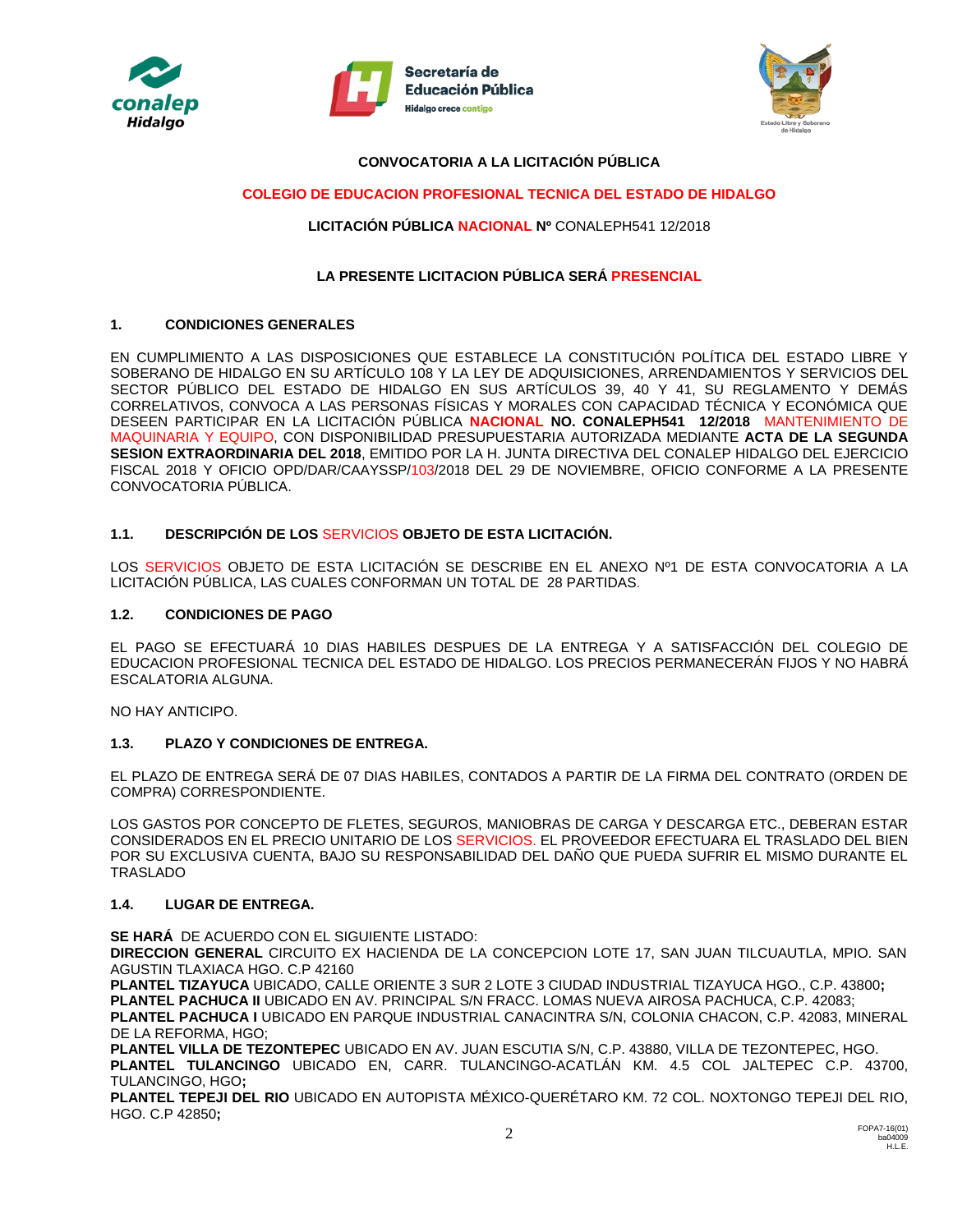





### **1.5. VIGENCIA DE LA COTIZACIÓN.**

LA VIGENCIA DE LA COTIZACIÓN ES COMO MÍNIMO DE 30 DÍAS HÁBILES. LOS LICITANTES DEBERAN APEGARSE ESTRICTAMENTE A LAS CONDICIONES ESTABLECIDAS EN LOS PUNTOS 1.2, 1.3, 1.4 Y 1.5.

#### **1.6 NINGUNA CONDICIÓN DE LA CONVOCATORIA A LA LICITACIÓN PÚBLICA DEBERÁ SER NEGOCIADA.**

LAS CONDICIONES CONTENIDAS EN LA CONVOCATORIA A LA LICITACIÓN Y EN LAS PROPOSICIONES PRESENTADAS POR LOS LICITANTES NO PODRÁN SER NEGOCIADAS.

#### **2. ASISTENCIA A LOS DIFERENTES ACTOS DE LA LICITACIÓN POR PARTE DE LOS LICITANTES.**

LA PRESENTE LICITACIÓN PÚBLICA SERÁ PRESENCIAL.

PREVIO AL ACTO DE PRESENTACIÓN Y APERTURA DE PROPOSICIONES, EL CONVOCANTE PODRÁ EFECTUAR EL REGISTRO DE PARTICIPANTES.

LA O LAS JUNTAS DE ACLARACIONES, EL ACTO DE PRESENTACIÓN Y APERTURA DE PROPOSICIONES Y EL ACTO DE FALLO, SE REALIZARÁN DE MANERA PRESENCIAL, A LOS CUALES PODRÁN ASISTIR LOS LICITANTES, SIN PERJUICIO DE QUE EL FALLO PUEDA NOTIFICARSE POR ESCRITO CONFORME A LO DISPUESTO POR EL ARTÍCULO 50 DE LA LEY.

A LOS ACTOS DEL PROCEDIMIENTO DE LICITACIÓN PÚBLICA PODRÁ ASISTIR CUALQUIER PERSONA EN CALIDAD DE OBSERVADOR, BAJO LA CONDICIÓN DE REGISTRAR SU ASISTENCIA Y ABSTENERSE DE INTERVENIR EN CUALQUIER FORMA EN LOS MISMOS, POR LO QUE NO FIRMARÁN NINGÚN DOCUMENTO QUE TENGA RELACIÓN CON EL ACTO AL QUE ASISTAN, DE ACUERDO A LO ESTABLECIDO EN EL ARTÍCULO 33 DE LA LEY.

DURANTE LOS ACTOS DE LA JUNTA DE ACLARACIONES, PRESENTACIÓN Y APERTURA DE PROPOSICIONES, Y FALLO, ÚNICAMENTE SE PERMITIRÁ EL ACCESO A LOS MISMOS A UN SÓLO REPRESENTANTE POR EMPRESA.

DURANTE EL DESARROLLO DE LA LICITACIÓN, LOS LICITANTES NO PODRÁN TENER CONTACTO CON LAS ÁREAS EVALUADORAS DE LOS SERVICIOS.

LAS ACTAS DE LAS JUNTAS DE ACLARACIONES, DEL ACTO DE PRESENTACIÓN Y APERTURA DE PROPOSICIONES, Y DE LA JUNTA PÚBLICA EN LA QUE SE DÉ A CONOCER EL FALLO SERÁN FIRMADAS POR LOS LICITANTES QUE HUBIERAN ASISTIDO, SIN QUE LA FALTA DE FIRMA DE ALGUNO DE ELLOS RESTE VALIDEZ O EFECTOS A LAS MISMAS, DE LAS CUALES SE PODRÁ ENTREGAR UNA COPIA A DICHOS ASISTENTES Y AL FINALIZAR CADA ACTO SE FIJARÁ UN EJEMPLAR DEL ACTA CORRESPONDIENTE EN UN LUGAR VISIBLE AL QUE TENDRÁ ACCESO EL PÚBLICO, EN EL DOMICILIO DEL ÁREA RESPONSABLE DEL PROCEDIMIENTO DE CONTRATACIÓN, POR UN TÉRMINO NO MENOR DE CINCO DÍAS HÁBILES.

ASIMISMO, SE DIFUNDIRÁ UN EJEMPLAR DE DICHAS ACTAS EN LA PÁGINA DE INTERNET DE ESTA CONVOCANTE. DICHO PROCEDIMIENTO SUSTITUIRÁ A LA NOTIFICACIÓN PERSONAL.

### **2.1. MODIFICACIÓN DE LA CONVOCATORIA A LA LICITACIÓN PÚBLICA POR PARTE DE LA CONVOCANTE.**

EL **COLEGIO DE EDUCACION PROFESIONAL TECNICA DEL ESTADO DE HIDALGO** SIEMPRE QUE ELLO NO TENGA POR OBJETO LIMITAR EL NÚMERO DE LICITANTES, PODRÁ MODIFICAR ASPECTOS ESTABLECIDOS EN LA CONVOCATORIA, A PARTIR DE LA FECHA EN QUE SEA PUBLICADA Y HASTA, INCLUSIVE, EL QUINTO DÍA HÁBIL PREVIO AL ACTO DE PRESENTACIÓN Y APERTURA DE PROPOSICIONES, RECORRIÉNDOSE LOS DEMÁS PLAZOS, DICHAS MODIFICACIONES SE DIFUNDIRÁN EN LA PÁGINA DE INTERNET: www.conalephidalgo.edu.mx A MÁS TARDAR EN LA JUNTA DE ACLARACIONES.

LAS MODIFICACIONES QUE SE MENCIONAN EN EL PÁRRAFO ANTERIOR, EN NINGÚN CASO PODRÁN CONSISTIR EN LA SUSTITUCIÓN DE LOS SERVICIOS CONVOCADO ORIGINALMENTE, EN LA ADICIÓN DE OTROS DE DISTINTOS RUBROS O EN LA VARIACIÓN SIGNIFICATIVA DE SUS CARACTERÍSTICAS. CUALQUIER MODIFICACIÓN A LA CONVOCATORIA A LA LICITACIÓN PÚBLICA, INCLUYENDO LAS QUE RESULTEN DE LA JUNTA DE ACLARACIONES, FORMARÁ PARTE DE LA MISMA Y DEBERÁ SER CONSIDERADA POR LOS LICITANTES EN LA ELABORACIÓN DE SU PROPOSICIÓN.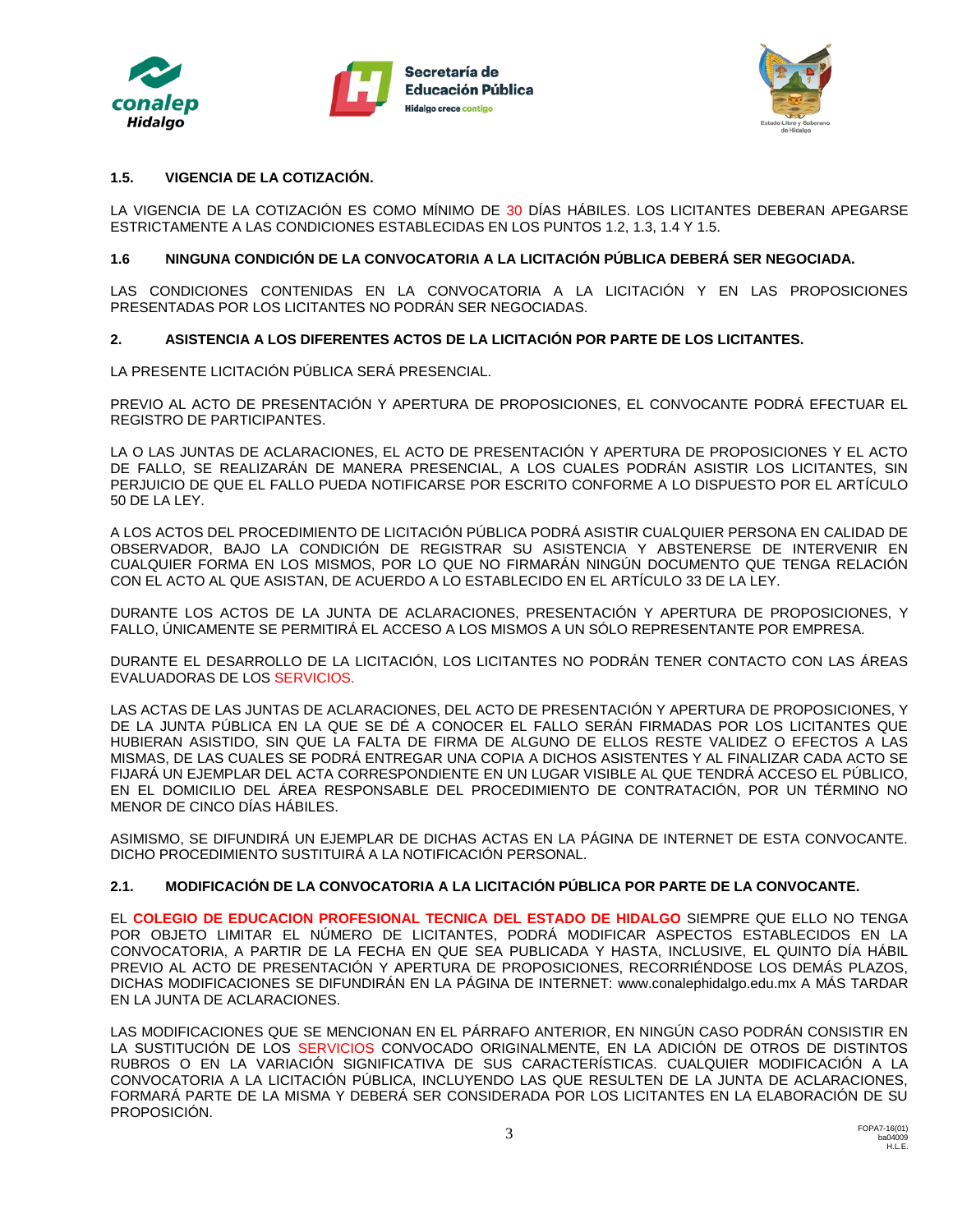





#### **2.2 JUNTA DE ACLARACIONES.**

LA JUNTA DE ACLARACIONES SE LLEVARÁ A CABO EL **DÍA 12 DE DICIEMBRE DE 2018**, A LAS **11:30 HORAS**, EN LA SALA DE JUNTAS, UBICADA EN CIRCUITO EX HACIENDA DE LA CONCEPCIÓN LOTE 17, SAN JUAN TILCUAUTLA MUNICIPIO DE SAN AGUSTÍN TLAXIACA, HIDALGO.

LA ASISTENCIA A LA JUNTA DE ACLARACIONES ES OPTATIVA PARA LOS LICITANTES.

EL ACTO SERÁ PRESIDIDO POR EL PRESIDENTE DEL COMITÉ, QUIÉN SERÁ ASISTIDO POR UN REPRESENTANTE DEL ÁREA TÉCNICA O USUARIA DE LOS SERVICIOS, A FIN DE QUE SE RESUELVAN EN FORMA CLARA Y PRECISA LAS DUDAS Y PLANTEAMIENTOS DE LOS LICITANTES RELACIONADOS CON LOS ASPECTOS CONTENIDOS EN LA CONVOCATORIA.

LAS PERSONAS QUE PRETENDAN SOLICITAR ACLARACIONES A LOS ASPECTOS CONTENIDOS EN LA CONVOCATORIA A LA LICITACIÓN PÚBLICA DEBERÁN PRESENTAR UN ESCRITO, EN EL QUE EXPRESEN SU INTERÉS EN PARTICIPAR EN LA LICITACIÓN, POR SÍ O EN REPRESENTACIÓN DE UN TERCERO, MANIFESTANDO EN TODOS LOS CASOS LOS SIGUIENTES DATOS:

A) DEL LICITANTE: REGISTRO FEDERAL DE CONTRIBUYENTES, NOMBRE Y DOMICILIO, ASÍ COMO, EN SU CASO, DE SU APODERADO O REPRESENTANTE. TRATÁNDOSE DE PERSONAS MORALES, ADEMÁS SE SEÑALARÁ LA DESCRIPCIÓN DEL OBJETO SOCIAL DE LA EMPRESA, IDENTIFICANDO LOS DATOS DE LAS ESCRITURAS PÚBLICAS Y, DE HABERLAS, SUS REFORMAS Y MODIFICACIONES, CON LAS QUE SE ACREDITA LA EXISTENCIA LEGAL DE LAS PERSONAS MORALES ASÍ COMO EL NOMBRE DE LOS SOCIOS; Y

B) DEL REPRESENTANTE LEGAL DEL LICITANTE: DATOS DE LAS ESCRITURAS PÚBLICAS EN LAS QUE LE FUERON OTORGADAS LAS FACULTADES PARA SUSCRIBIR LAS PROPUESTAS.

LAS PERSONAS QUE MANIFIESTEN SU INTERÉS EN PARTICIPAR EN LA LICITACIÓN PÚBLICA MEDIANTE EL ESCRITO A QUE SE REFIERE EL PÁRRAFO ANTERIOR, SERÁN CONSIDERADAS LICITANTES Y TENDRÁN DERECHO A FORMULAR SOLICITUDES DE ACLARACIÓN EN RELACIÓN CON LA CONVOCATORIA A LA LICITACIÓN PÚBLICA.

LAS SOLICITUDES DE ACLARACIÓN PODRÁN ENTREGARLAS PERSONALMENTE ANTES DE LA FECHA Y HORA EN QUE SE VAYA A REALIZAR LA JUNTA DE ACLARACIONES O EN EL MISMO ACTO. CUANDO EL ESCRITO SE PRESENTE FUERA DEL PLAZO, EL LICITANTE SÓLO TENDRÁ DERECHO A FORMULAR PREGUNTAS SOBRE LAS RESPUESTAS QUE DÉ LA CONVOCANTE EN LA MENCIONADA JUNTA.

SI EL ESCRITO SEÑALADO NO SE PRESENTA, SE PERMITIRÁ EL ACCESO A LA JUNTA DE ACLARACIONES A LA PERSONA QUE LO SOLICITE, EN CALIDAD DE OBSERVADOR EN TÉRMINOS DEL ÚLTIMO PÁRRAFO DEL ARTÍCULO 33 DE LA LEY.

LAS SOLICITUDES DE ACLARACIÓN DEBERÁN PLANTEARSE DE MANERA CONCISA Y ESTAR DIRECTAMENTE VINCULADAS CON LOS PUNTOS CONTENIDOS EN LA CONVOCATORIA A LA LICITACIÓN PÚBLICA, INDICANDO EL NUMERAL O PUNTO ESPECÍFICO CON EL CUAL SE RELACIONA. LAS SOLICITUDES QUE NO CUMPLAN CON LOS REQUISITOS SEÑALADOS, PODRÁN SER DESECHADAS POR LA CONVOCANTE.

SE PODRÁ ACOMPAÑAR A LA SOLICITUD DE ACLARACIÓN CORRESPONDIENTE UNA VERSIÓN ELECTRÓNICA DE LA MISMA QUE PERMITA A LA CONVOCANTE SU CLASIFICACIÓN E INTEGRACIÓN POR TEMAS PARA FACILITAR SU RESPUESTA EN LA JUNTA DE ACLARACIONES DE QUE SE TRATE. CUANDO LA VERSIÓN ELECTRÓNICA ESTÉ CONTENIDA EN UN MEDIO FÍSICO, ÉSTE LE SERÁ DEVUELTO AL LICITANTE EN LA JUNTA DE ACLARACIONES RESPECTIVA.

SE TOMARÁ COMO HORA DE RECEPCIÓN DE LAS SOLICITUDES DE ACLARACIÓN DEL LICITANTE, LA QUE INDIQUE EL SELLO DE SU RECEPCIÓN.

LA JUNTA DE ACLARACIONES, SE LLEVARÁ A CABO CONFORME A LO SIGUIENTE:

EN LA FECHA Y HORA ESTABLECIDA PARA LA PRIMERA JUNTA DE ACLARACIONES, EL PRESIDENTE DEL COMITÉ PROCEDERÁ A DAR CONTESTACIÓN A LAS SOLICITUDES DE ACLARACIÓN, MENCIONANDO EL NOMBRE DEL O LOS LICITANTES QUE LAS PRESENTARON. LA CONVOCANTE PODRÁ OPTAR POR DAR CONTESTACIÓN A DICHAS SOLICITUDES DE MANERA INDIVIDUAL O DE MANERA CONJUNTA TRATÁNDOSE DE AQUÉLLAS QUE HUBIERA AGRUPADO POR CORRESPONDER A UN MISMO PUNTO O APARTADO DE LA CONVOCATORIA.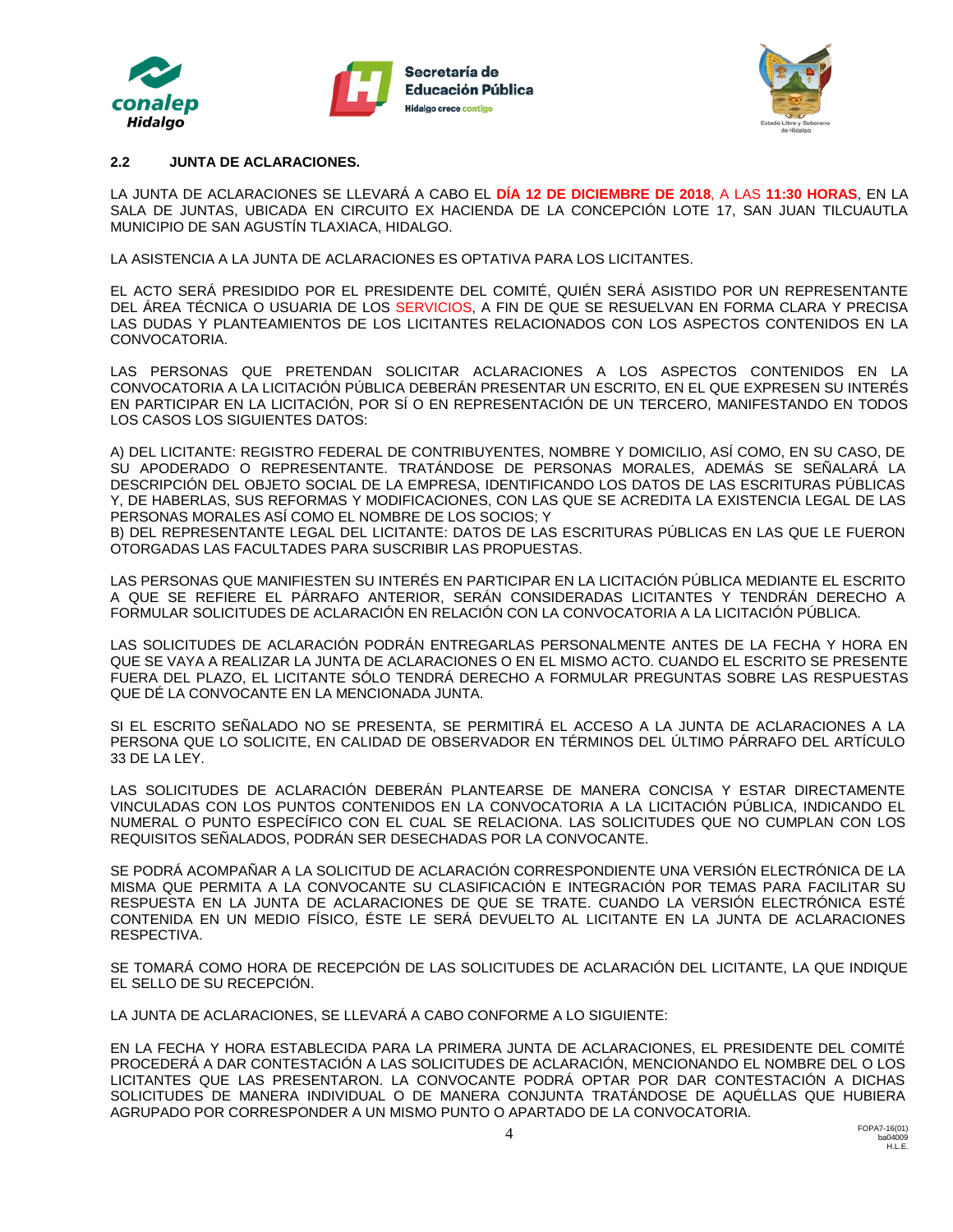





EL PRESIDENTE DEL COMITÉ PODRÁ SUSPENDER LA SESIÓN, EN RAZÓN DEL NÚMERO DE SOLICITUDES DE ACLARACIÓN RECIBIDAS O DEL TIEMPO QUE SE EMPLEARÍA EN DARLES CONTESTACIÓN, INFORMANDO A LOS LICITANTES LA HORA Y, EN SU CASO, FECHA O LUGAR, EN QUE SE CONTINUARÁ CON LA JUNTA DE ACLARACIONES.

UNA VEZ QUE LA CONVOCANTE TERMINE DE DAR RESPUESTA A LAS SOLICITUDES DE ACLARACIÓN, SE DARÁ INMEDIATAMENTE OPORTUNIDAD A LOS LICITANTES PARA QUE, EN EL MISMO ORDEN DE LOS PUNTOS O APARTADOS DE LA CONVOCATORIA A LA LICITACIÓN PÚBLICA EN QUE SE DIO RESPUESTA, FORMULEN LAS PREGUNTAS QUE ESTIMEN PERTINENTES EN RELACIÓN CON LAS RESPUESTAS RECIBIDAS. EL PRESIDENTE DEL COMITÉ, ATENDIENDO AL NÚMERO DE PREGUNTAS, INFORMARÁ A LOS LICITANTES SI ÉSTAS SERÁN CONTESTADAS EN ESE MOMENTO O SI SE SUSPENDE LA SESIÓN PARA REANUDARLA EN HORA O FECHA POSTERIOR.

SE LEVANTARÁ ACTA EN LA QUE SE HARÁN CONSTAR LOS CUESTIONAMIENTOS FORMULADOS POR LOS INTERESADOS Y LAS RESPUESTAS DE LA CONVOCANTE.

NO HABRÁ TOLERANCIA PARA EL INICIO DEL ACTO DE ACLARACIONES, EL RECINTO SE CERRARÁ A LA HORA INDICADA Y NO SE ACEPTARÁN MÁS ASISTENTES.

NOTA: EN LA JUNTA DE ACLARACIONES LA CONVOCANTE DEBERÁ PRESENTAR COPIA DE LAS PUBLICACIONES EN EL PERIÓDICO OFICIAL DEL ESTADO Y EN LA PÁGINA WEB DE LA CONVOCANTE.

#### **2.3. PREPARACIÓN DE LAS PROPOSICIONES.**

#### **2.3.1. IDIOMA EN QUE DEBERÁN PRESENTARSE.**

TODOS LOS DOCUMENTOS RELACIONADOS CON EL PROCESO DE ESTA LICITACIÓN DEBERÁN REDACTARSE EN IDIOMA ESPAÑOL.

### **2.3.2. UNIDAD DE MONEDA EN QUE DEBERÁ COTIZAR LOS SERVICIOS.**

EL PRECIO DE LOS **SERVICIOS** QUE SE COTICEN, DEBERÁ EXPRESARSE EN PESOS MEXICANOS (MONEDA NACIONAL).

### **2.3.3. DOCUMENTACIÓN QUE INTEGRA LA PROPOSICIÓN DEL LICITANTE.**

LOS LICITANTES EXCLUSIVAMENTE PODRÁN PRESENTAR SUS PROPOSICIONES EN FORMA DOCUMENTAL Y POR ESCRITO, EN SOBRE CERRADO, EN EL LUGAR DE CELEBRACIÓN DEL ACTO DE PRESENTACIÓN Y APERTURA DE PROPOSICIONES. PARA ESTA LICITACIÓN NO SE ACEPTARÁ EL USO DEL SERVICIO POSTAL O DE MENSAJERÍA.

EL LICITANTE PODRÁ PRESENTAR A SU ELECCIÓN, DENTRO O FUERA DEL SOBRE CERRADO, LA DOCUMENTACIÓN DISTINTA A LA QUE CONFORMA LA PROPUESTA TÉCNICA Y ECONÓMICA, MISMA QUE FORMA PARTE DE SU PROPOSICIÓN.

LOS LICITANTES SÓLO PODRÁN PRESENTAR UNA PROPOSICIÓN EN CADA PROCEDIMIENTO DE CONTRATACIÓN; INICIADO EL ACTO DE PRESENTACIÓN Y APERTURA DE PROPOSICIONES, LAS YA PRESENTADAS NO PODRÁN SER RETIRADAS O DEJARSE SIN EFECTO POR LOS LICITANTES, SALVO CASO FORTUITO O FUERZA MAYOR.

LAS PROPOSICIONES PRESENTADAS DEBERÁN SER FIRMADAS AUTÓGRAFAMENTE POR LOS LICITANTES O SUS APODERADOS.

**TODA PERSONA PODRÁ PRESENTAR PROPOSICIONES, DEBIENDO ACREDITAR A MÁS TARDAR HASTA EL ACTO DEL FALLO, QUE CUENTA CON SU REGISTRO EN EL PADRÓN DE PROVEEDORES PARA PODER RESULTAR ADJUDICADO, ESTE DEBERÁ CONTAR CON LA CLASIFICACIÓN EN CUANTO A LA ESPECIALIDAD CORRESPONDIENTE, A LOS (SERVICIOS) A CONTRATAR EN DONDE LA CONVOCANTE SERA LA EXCLUSIVA RESPONSABLE DE VERIFICAR Y APLICAR LA CLASIFICACIÓN CORRECTA DE ACUERDO AL PADRON DE PROVEEDORES VIGENTE EN EL ESTADO DE HIDALGO SE SUGIERE QUE LAS PERSONAS QUE YA CUENTEN CON EL MENCIONADO REGISTRO, LO ANEXEN EN SU PROPUESTA.**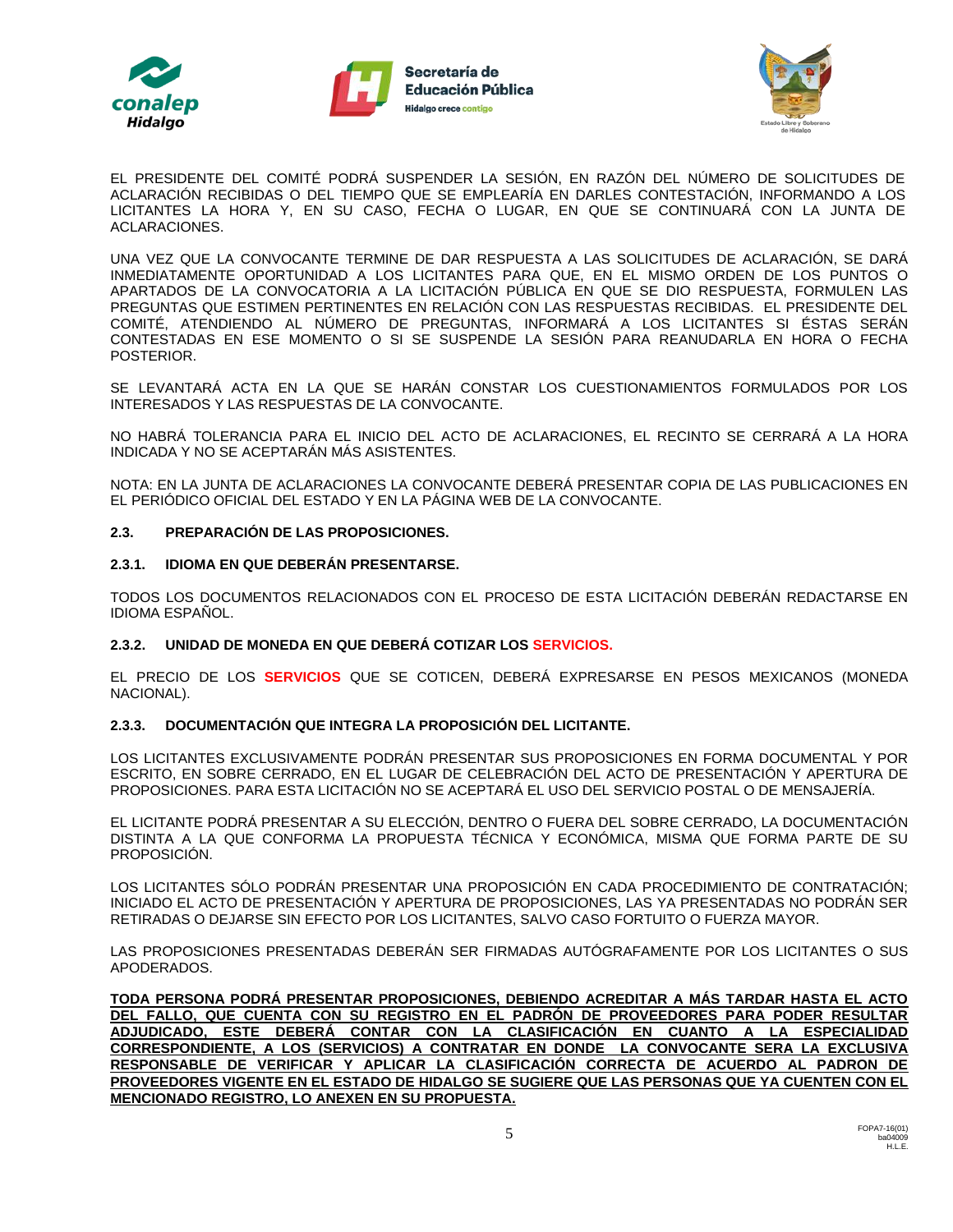





#### **SOBRE ÚNICO**

#### **DOCUMENTO I. IDENTIFICACIÓN (ORIGINAL Y COPIA)**

IDENTIFICACIÓN OFICIAL VIGENTE CON FOTOGRAFÍA DE LA PERSONA QUE ASISTA AL ACTO DE PRESENTACIÓN Y APERTURA DE PROPOSICIONES. EL DOCUMENTO ORIGINAL LE SERÁ DEVUELTO AL TÉRMINO DE LA REUNIÓN. LA IDENTIFICACIÓN PODRÁ SER ALGUNA DE LAS SIGUIENTES:

- **a)** CREDENCIAL PARA VOTAR,
- **b)** PASAPORTE,
- **c)** LICENCIA VIGENTE PARA CONDUCIR VEHÍCULOS; Y/O
- **d)** CÉDULA PROFESIONAL

NOTA: NO SERÁ MOTIVO DE DESCALIFICACIÓN LA FALTA DE IDENTIFICACIÓN, DE QUIEN ENTREGUE LAS PROPOSICIONES TÉCNICAS Y ECONÓMICAS, EL CUAL SOLAMENTE PODRA PARTICIPAR DURANTE EL DESARROLLO DEL ACTO CON EL **CARÁCTER DE OBSERVADOR.**

#### **DOCUMENTO II. REPRESENTACIÓN LEGAL (ANEXO Nº 2).**

ESCRITO EN EL QUE SU FIRMANTE MANIFIESTE, BAJO PROTESTA DE DECIR VERDAD, QUE CUENTA CON FACULTADES SUFICIENTES PARA COMPROMETERSE POR SÍ O POR SU REPRESENTADA, SIN QUE RESULTE NECESARIO ACREDITAR SU PERSONALIDAD JURÍDICA, MISMO QUE CONTENDRÁ COMO MÍNIMO LOS DATOS SIGUIENTES:

1. DEL LICITANTE: CLAVE DEL REGISTRO FEDERAL DE CONTRIBUYENTES; NOMBRE Y DOMICILIO, ASÍ COMO, EN SU CASO, DE SU APODERADO O REPRESENTANTE. TRATÁNDOSE DE PERSONAS MORALES, ADEMÁS, DESCRIPCIÓN DEL OBJETO SOCIAL DE LA EMPRESA; NÚMERO Y FECHA DE LAS ESCRITURAS PÚBLICAS EN LAS QUE CONSTE EL ACTA CONSTITUTIVA Y, EN SU CASO, REFORMAS O MODIFICACIONES, SEÑALANDO NOMBRE, NÚMERO Y CIRCUNSCRIPCIÓN DEL NOTARIO O FEDATARIO PÚBLICO QUE LAS PROTOCOLIZÓ; ASÍ COMO FECHA Y DATOS DE SU INSCRIPCIÓN EN EL REGISTRO PÚBLICO DE COMERCIO, Y RELACIÓN DEL NOMBRE DE LOS SOCIOS QUE APAREZCAN EN ÉSTAS; Y

2. DEL REPRESENTANTE DEL LICITANTE: EL NÚMERO Y FECHA DE LAS ESCRITURAS PÚBLICAS EN LAS QUE LE FUERON OTORGADAS LAS FACULTADES PARA SUSCRIBIR LA PROPOSICIÓN, SEÑALANDO NOMBRE, NÚMERO Y CIRCUNSCRIPCIÓN DEL NOTARIO O FEDATARIO PÚBLICO QUE LAS PROTOCOLIZÓ.

PREVIO A LA FIRMA DEL CONTRATO, EL LICITANTE GANADOR DEBERÁ PRESENTAR ORIGINAL O COPIA CERTIFICADA PARA SU COTEJO DE LOS DOCUMENTOS CON LOS QUE SE ACREDITE SU EXISTENCIA LEGAL Y LAS FACULTADES DE SU REPRESENTANTE PARA SUSCRIBIR EL CONTRATO CORRESPONDIENTE.

EL LICITANTE DEBERÁ PROPORCIONAR UNA DIRECCIÓN DE CORREO ELECTRÓNICO PARA NOTIFICACIONES PERSONALES.

NOTA: NO SERÁ MOTIVO DE DESCALIFICACIÓN LA FALTA DE ACREDITAMIENTO DE LA PERSONALIDAD DE QUIEN ENTREGUE LAS PROPOSICIONES TÉCNICAS Y ECONÓMICAS, EL CUAL SOLAMENTE PODRA PARTICIPAR DURANTE EL DESARROLLO DEL ACTO CON EL **CARÁCTER DE OBSERVADOR.**

#### **DOCUMENTO III. ESCRITO BAJO PROTESTA DE DECIR VERDAD DE NO ENCONTRARSE EN LOS SUPUESTOS DEL ARTÍCULO 77 DE LA LEY DE ADQUISICIONES, ARRENDAMIENTOS Y SERVICIOS DEL SECTOR PÚBLICO DEL ESTADO DE HIDALGO Y COPIA SIMPLE DEL ACTA CONSTITUTIVA.**

DECLARACION ESCRITA DEL LICITANTE (PERSONA FÍSICA O MORAL) DONDE INDIQUE BAJO PROTESTA DE DECIR VERDAD QUE NO SE ENCUENTRA EN ALGUNO DE LOS SUPUESTOS DEL ARTÍCULO 77 DE LA LEY EN LA MATERIA, ASÍ COMO COPIA SIMPLE DE LAS ACTAS CONSTITUTIVAS, ESTATUTOS, REFORMAS O MODIFICACIONES.

### **DOCUMENTO IV. PRESENTACIÓN DE LA PROPOSICIÓN. (ANEXO NO. 1)**

LA DESCRIPCIÓN TÉCNICA DEBERÁ PRESENTARSE APEGADA A LAS ESPECIFICACIONES DEL **SERVICIO** QUE SE SEÑALA EN EL ANEXO Nº 1, CONSIDERÁNDOSE LAS MODIFICACIONES Y/O CORRECCIONES QUE SE HUBIEREN ACORDADO, EN LA JUNTA DE ACLARACIONES QUE FORMA PARTE INTEGRANTE DE LAS CONVOCATORIA A LA LICITACIÓN PÚBLICA.

**DEBIÉNDOSE SEÑALAR MARCA, MODELO Y OTROS DETALLES QUE IDENTIFIQUEN PLENAMENTE LOS SERVICIOS.**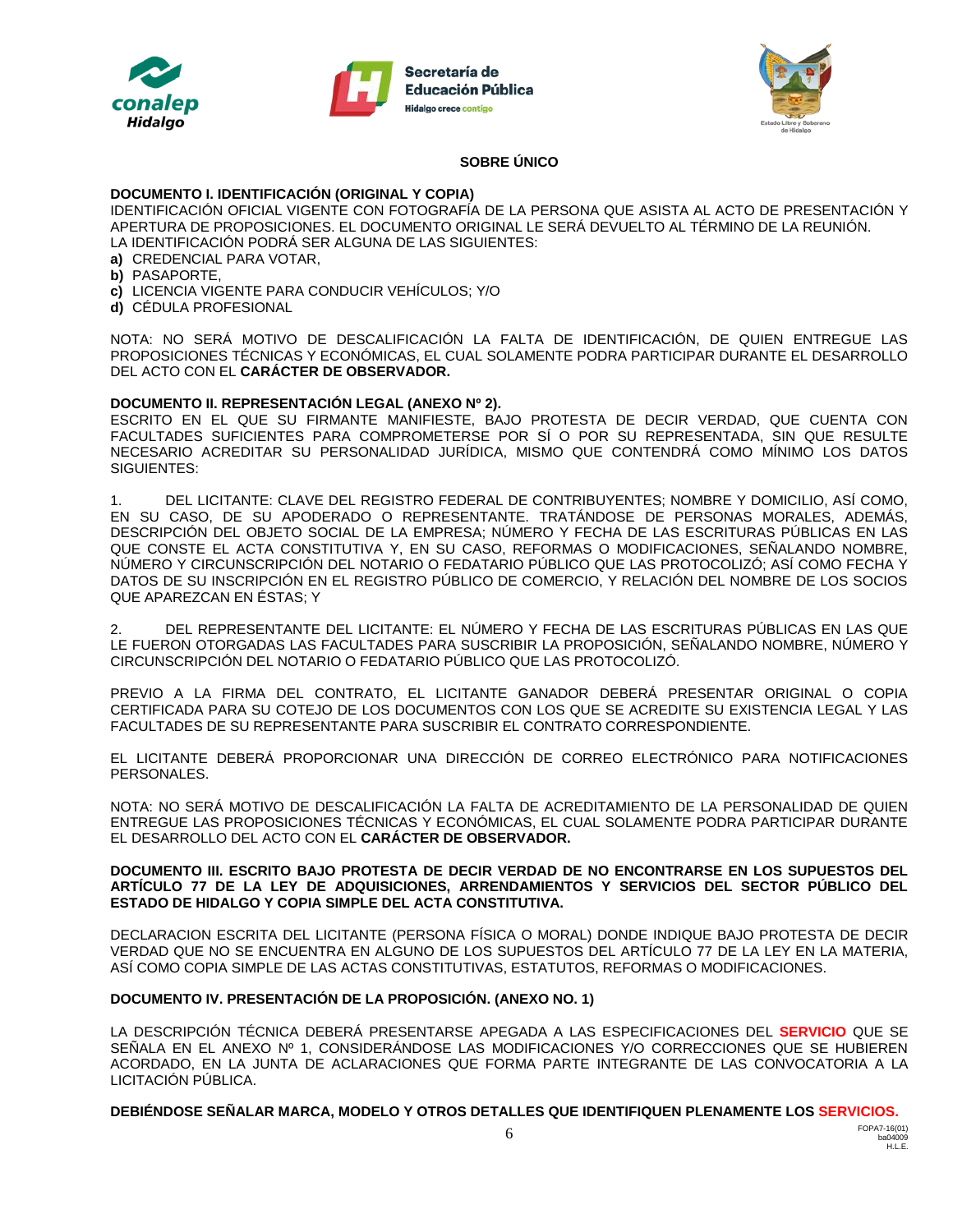





#### **EL LICITANTE DEBERÁ MANIFESTAR POR ESCRITO EL TIEMPO QUE GARANTIZA LOS SERVICIOS.**

EN LAS PARTIDAS O CONCEPTOS QUE NO EXISTA OFERTA POR PARTE DEL LICITANTE SE DEBERÁ INDICAR EN EL RENGLÓN CORRESPONDIENTE LA PALABRA "NO COTIZO" O EN SU CASO CONTRARIO PODRÁ NO INCLUIR DICHAS PARTIDAS EN SU PROPOSICIÓN.

EN CASO DE PRESENTAR DESCRIPCIÓN INCOMPLETA DE LOS **SERVICIOS,** OMISIÓN DE MARCA PROPUESTA O MODELO, CANTIDADES DIFERENTES A LAS SOLICITADAS Y EN GENERAL LA FALTA DE ALGÚN REQUISITO INCLUIDO EN ESTE DOCUMENTO O DE INFORMACIÓN CONTENIDA EN EL ANEXO NO. 1 DE LA PRESENTE CONVOCATORIA A LA LICITACIÓN PÚBLICA, SE DESECHARÁ LA PARTIDA O CONCEPTO CORRESPONDIENTE.

NO DEBERÁ PRESENTAR OPCIONES TÉCNICAS.

LA PROPOSICIÓN INCLUIRÁ LA CANTIDAD REQUERIDA, POR PARTIDA O CONCEPTO, PRECIO UNITARIO E IMPORTE. LOS DESCUENTOS ESPECIALES QUE OTORGUEN DEBERÁN ESTAR INCLUIDOS EN EL PRECIO UNITARIO DEL BIEN COTIZADO, CON EXCEPCIÓN DEL 16% DE I.V.A.

DEBERÁN OBTENER LA SUMA TOTAL DE SU OFERTA, DESGLOSANDO EL 16% DE I.V.A. E INDICANDO EL IMPORTE TOTAL CON NÚMERO Y LETRA.

EN CASO DE EXISTIR DIFERENCIA EN EL IMPORTE TOTAL ASENTADO CON NÚMERO Y EL CONSIGNADO CON LETRA, SE TOMARÁ COMO CORRECTO EL SEÑALADO CON LETRA.

LAS CONDICIONES DE PAGO, PLAZO Y CONDICIONES DE ENTREGA, LUGAR DE ENTREGA, GARANTÍA Y VIGENCIA DE LA PROPOSICIÓN DEBERÁN INCLUIRSE, APEGÁNDOSE ESTRICTAMENTE A LAS SEÑALADAS EN ESTA CONVOCATORIA A LA LICITACIÓN PÚBLICA.

#### **DOCUMENTO V. DECLARACIÓN DE INTEGRIDAD (ANEXO Nº 3)**

DECLARACIÓN DE INTEGRIDAD EN LA QUE MANIFIESTE, BAJO PROTESTA DE DECIR VERDAD, QUE POR SÍ MISMO O A TRAVÉS DE INTERPÓSITA PERSONA, SE ABSTENDRÁ DE ADOPTAR CONDUCTAS PARA QUE LOS SERVIDORES PÚBLICOS DEL CONVOCANTE, INDUZCAN O ALTEREN LAS EVALUACIONES DE LAS PROPOSICIONES, EL RESULTADO DEL PROCEDIMIENTO, U OTROS ASPECTOS QUE OTORGUEN CONDICIONES MÁS VENTAJOSAS CON RELACIÓN A LOS DEMÁS PARTICIPANTES.

#### **DOCUMENTO VI. GARANTÍA DE SERIEDAD**

LA SERIEDAD DE LA FORMALIZACIÓN DE LA PROPUESTA. EL PORCENTAJE DE ESTA GARANTÍA SERÁ DEL CINCO POR CIENTO DE LA PROPOSICION DEL PROVEEDOR, CONSIDERANDO EL IVA Y SE GARANTIZARÁ MEDIANTE: **CHEQUE CERTIFICADO O DE CAJA, O FIANZA OTORGADA POR UNA INSTITUCIÓN AUTORIZADA, A NOMBRE DEL COLEGIO DE EDUCACIÓN PROFESIONAL TECNICA DEL ESTADO DE HIDALGO..** 

**DICHA GARANTIA DEBERA SER DEVUELTA AL SEXTO DIA POSTERIOR AL FALLO EN EL SUPUESTO DE NO HABER INCONFORMIDAD PRESENTADA POR ALGUN PROVEEDOR.**

**DOCUMENTO VII. FORMATO QUE DEBERÁN PRESENTAR LOS LICITANTES QUE PARTICIPEN EN EL PROCEDIMIENTO DE CONTRATACION, EN CASO DE EXISTIR IGUALDAD DE CONDICIONES, SE DARÁ PREFERENCIA A LAS PERSONAS QUE INTEGREN EL SECTOR DE MICRO, PEQUEÑAS Y MEDIANAS EMPRESAS EN EL ESTADO. (ANEXO 4)**

#### **DOCUMENTO VIII. FORMATO EN EL QUE SEÑALEN LOS DOCUMENTOS REQUERIDOS PARA PARTICIPAR**

PRESENTAR FORMATO EN EL QUE SEÑALEN LOS DOCUMENTOS REQUERIDOS PARA PARTICIPAR, RELACIONÁNDOLO CON LOS PUNTOS ESPECIFICOS DE LA CONVOCATORIA A LA LICITACIÓN PÚBLICA EN LOS QUE SE SOLICITAN. EL FORMATO SERVIRÁ A CADA PARTICIPANTE COMO CONSTANCIA DE RECEPCIÓN DE LA DOCUMENTACIÓN QUE ENTREGUEN EN ESTE ACTO, ASENTÁNDOSE DICHA RECEPCIÓN EN EL ACTA RESPECTIVA O ANEXÁNDOSE COPIA DE LA CONSTANCIA ENTREGADA A CADA LICITANTE. LA FALTA DE PRESENTACIÓN DEL FORMATO NO SERÁ MOTIVO DE DESECHAMIENTO Y SE EXTENDERÁ UN ACUSE DE RECIBO DE LA DOCUMENTACIÓN QUE ENTREGUE EL LICITANTE EN DICHO ACTO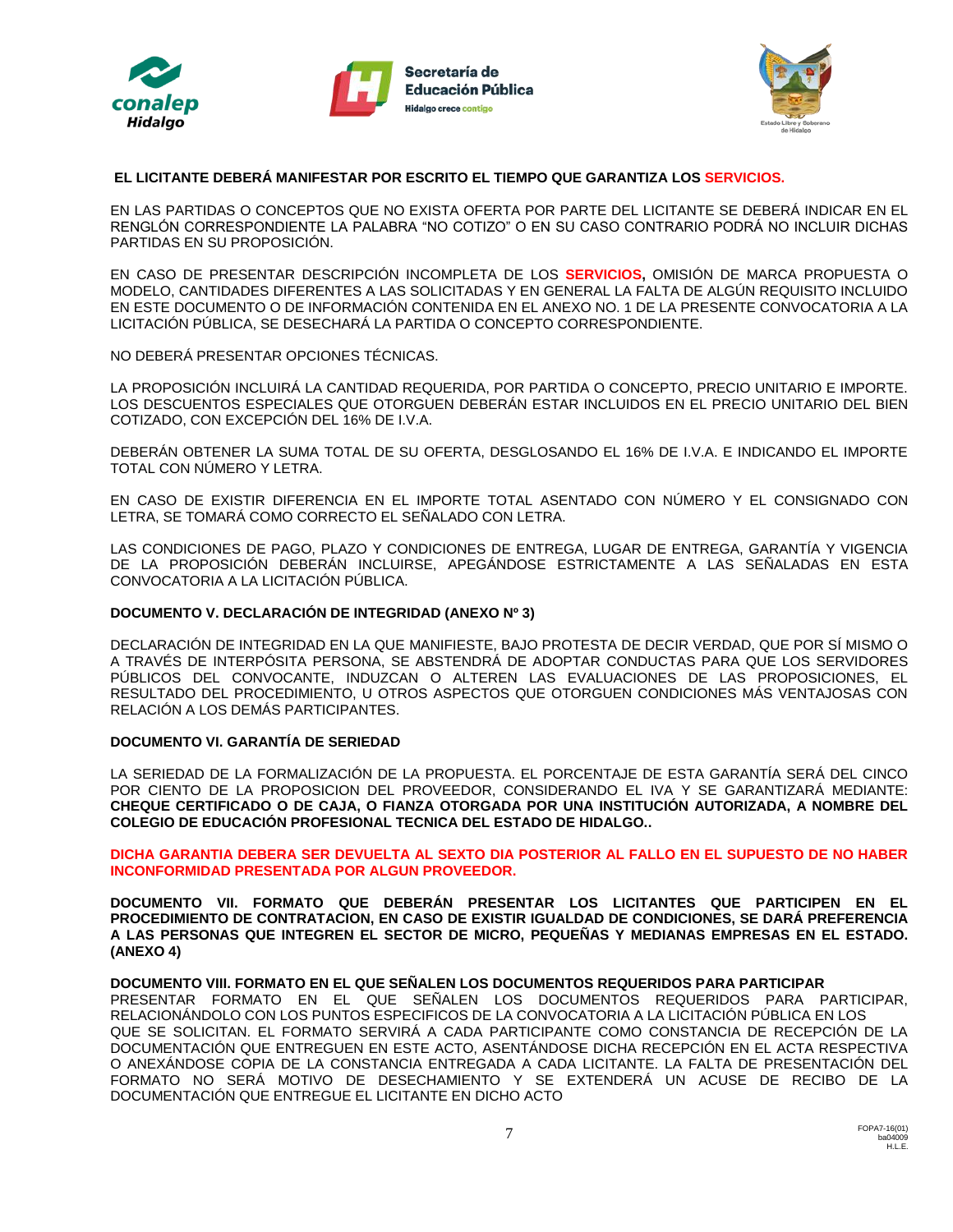





#### **2.4 PROPOSICIONES CONJUNTAS**

DOS O MÁS PERSONAS PODRÁN PRESENTAR CONJUNTAMENTE UNA PROPOSICIÓN JUSTIFICANDO EL HECHO, SIN NECESIDAD DE CONSTITUIR UNA SOCIEDAD, O UNA NUEVA SOCIEDAD EN CASO DE PERSONAS MORALES. EN ESTE SUPUESTO LA PROPOSICIÓN DEBERÁ SER FIRMADA POR EL REPRESENTANTE COMÚN QUE PARA ESE ACTO HAYA SIDO DESIGNADO POR EL GRUPO DE PERSONAS. SE DEBERA PRESENTAR EL CONVENIO FIRMADO POR CADA UNA DE LAS PERSONAS QUE INTEGREN UNA PROPOSICIÓN CONJUNTA, INDICANDO EN EL MISMO LAS OBLIGACIONES ESPECÍFICAS DEL CONTRATO QUE CORRESPONDERÁ A CADA UNA DE ELLAS.

CUANDO LA PROPOSICIÓN CONJUNTA RESULTE ADJUDICADA CON UN CONTRATO, DICHO INSTRUMENTO DEBERÁ SER FIRMADO POR EL REPRESENTANTE LEGAL DE CADA UNA DE LAS PERSONAS PARTICIPANTES EN LA PROPOSICIÓN, A QUIENES SE CONSIDERARÁ, PARA EFECTOS DEL PROCEDIMIENTO Y DEL CONTRATO, COMO RESPONSABLES SOLIDARIOS O MANCOMUNADOS.

LO ANTERIOR, SIN PERJUICIO DE QUE LAS PERSONAS QUE INTEGRAN LA PROPOSICIÓN CONJUNTA PUEDAN CONSTITUIRSE EN UNA NUEVA SOCIEDAD, PARA DAR CUMPLIMIENTO A LAS OBLIGACIONES PREVISTAS EN EL CONVENIO DE PROPOSICIÓN CONJUNTA, SIEMPRE Y CUANDO SE MANTENGA EN LA NUEVA SOCIEDAD LAS RESPONSABILIDADES DE DICHO CONVENIO.

LOS ACTOS, CONTRATOS, CONVENIOS O COMBINACIONES QUE LLEVEN A CABO LOS LICITANTES EN CUALQUIER ETAPA DEL PROCEDIMIENTO DE LICITACIÓN DEBERÁN APEGARSE A LO DISPUESTO POR LA LEY FEDERAL DE COMPETENCIA ECONÓMICA EN MATERIA DE PRÁCTICAS MONOPÓLICAS Y CONCENTRACIONES. CUALQUIER LICITANTE O CONVOCANTE PODRÁ HACER DEL CONOCIMIENTO DE LA COMISIÓN FEDERAL DE COMPETENCIA, HECHOS MATERIA DE LA CITADA LEY, PARA QUE RESUELVA LO CONDUCENTE.

LOS INTERESADOS PODRÁN AGRUPARSE PARA PRESENTAR UNA PROPOSICIÓN, CUMPLIENDO LOS SIGUIENTES ASPECTOS:

I. CUALQUIERA DE LOS INTEGRANTES DE LA AGRUPACIÓN, PODRÁ PRESENTAR EL ESCRITO MEDIANTE EL CUAL MANIFIESTE SU INTERÉS EN PARTICIPAR EN LA JUNTA DE ACLARACIONES Y EN EL PROCEDIMIENTO DE CONTRATACIÓN;

II. LAS PERSONAS QUE INTEGRAN LA AGRUPACIÓN DEBERÁN CELEBRAR EN LOS TÉRMINOS DE LA LEGISLACIÓN APLICABLE EL CONVENIO DE PROPOSICIÓN CONJUNTA, EN EL QUE SE ESTABLECERÁN CON PRECISIÓN LOS ASPECTOS SIGUIENTES:

A) NOMBRE, DOMICILIO Y REGISTRO FEDERAL DE CONTRIBUYENTES DE LAS PERSONAS INTEGRANTES, SEÑALANDO, EN SU CASO, LOS DATOS DE LOS INSTRUMENTOS PÚBLICOS CON LOS QUE SE ACREDITA LA EXISTENCIA LEGAL DE LAS PERSONAS MORALES Y, DE HABERLAS, SUS REFORMAS Y MODIFICACIONES, ASÍ COMO EL NOMBRE DE LOS SOCIOS QUE APAREZCAN EN ÉSTAS;

B) NOMBRE Y DOMICILIO DE LOS REPRESENTANTES DE CADA UNA DE LAS PERSONAS AGRUPADAS, SEÑALANDO, EN SU CASO, LOS DATOS DE LAS ESCRITURAS PÚBLICAS CON LAS QUE ACREDITEN LAS FACULTADES DE REPRESENTACIÓN;

C) DESIGNACIÓN DE UN REPRESENTANTE COMÚN, OTORGÁNDOLE PODER AMPLIO Y SUFICIENTE, PARA ATENDER TODO LO RELACIONADO CON LA PROPOSICIÓN Y CON EL PROCEDIMIENTO DE LICITACIÓN PÚBLICA;

D) DESCRIPCIÓN DE LAS PARTES OBJETO DEL CONTRATO QUE CORRESPONDERÁ CUMPLIR A CADA PERSONA INTEGRANTE, ASÍ COMO LA MANERA EN QUE SE EXIGIRÁ EL CUMPLIMIENTO DE LAS OBLIGACIONES; Y

E) ESTIPULACIÓN EXPRESA DE QUE CADA UNO DE LOS FIRMANTES QUEDARÁ OBLIGADO JUNTO CON LOS DEMÁS INTEGRANTES, YA SEA EN FORMA SOLIDARIA O MANCOMUNADA, SEGÚN SE CONVENGA, PARA EFECTOS DEL PROCEDIMIENTO DE CONTRATACIÓN Y DEL CONTRATO, EN CASO DE QUE SE LES ADJUDIQUE EL MISMO; Y

III. EN EL ACTO DE PRESENTACIÓN Y APERTURA DE PROPOSICIONES EL REPRESENTANTE COMÚN DE LA AGRUPACIÓN DEBERÁ SEÑALAR QUE LA PROPOSICIÓN SE PRESENTA EN FORMA CONJUNTA. EL CONVENIO A QUE HACE REFERENCIA LA FRACCIÓN II SE PRESENTARÁ CON LA PROPOSICIÓN Y, EN CASO DE QUE A LOS

LICITANTES QUE LA HUBIEREN PRESENTADO SE LES ADJUDIQUE EL CONTRATO, DICHO CONVENIO, FORMARÁ PARTE INTEGRANTE DEL MISMO COMO UNO DE SUS ANEXOS; Y

EN EL SUPUESTO DE QUE SE ADJUDIQUE EL CONTRATO A LOS LICITANTES QUE PRESENTARON UNA PROPOSICIÓN CONJUNTA, EL CONVENIO INDICADO EN LA FRACCIÓN II Y LAS FACULTADES DEL APODERADO LEGAL DE LA AGRUPACIÓN QUE FORMALIZARÁ EL CONTRATO RESPECTIVO, DEBERÁN CONSTAR EN ESCRITURA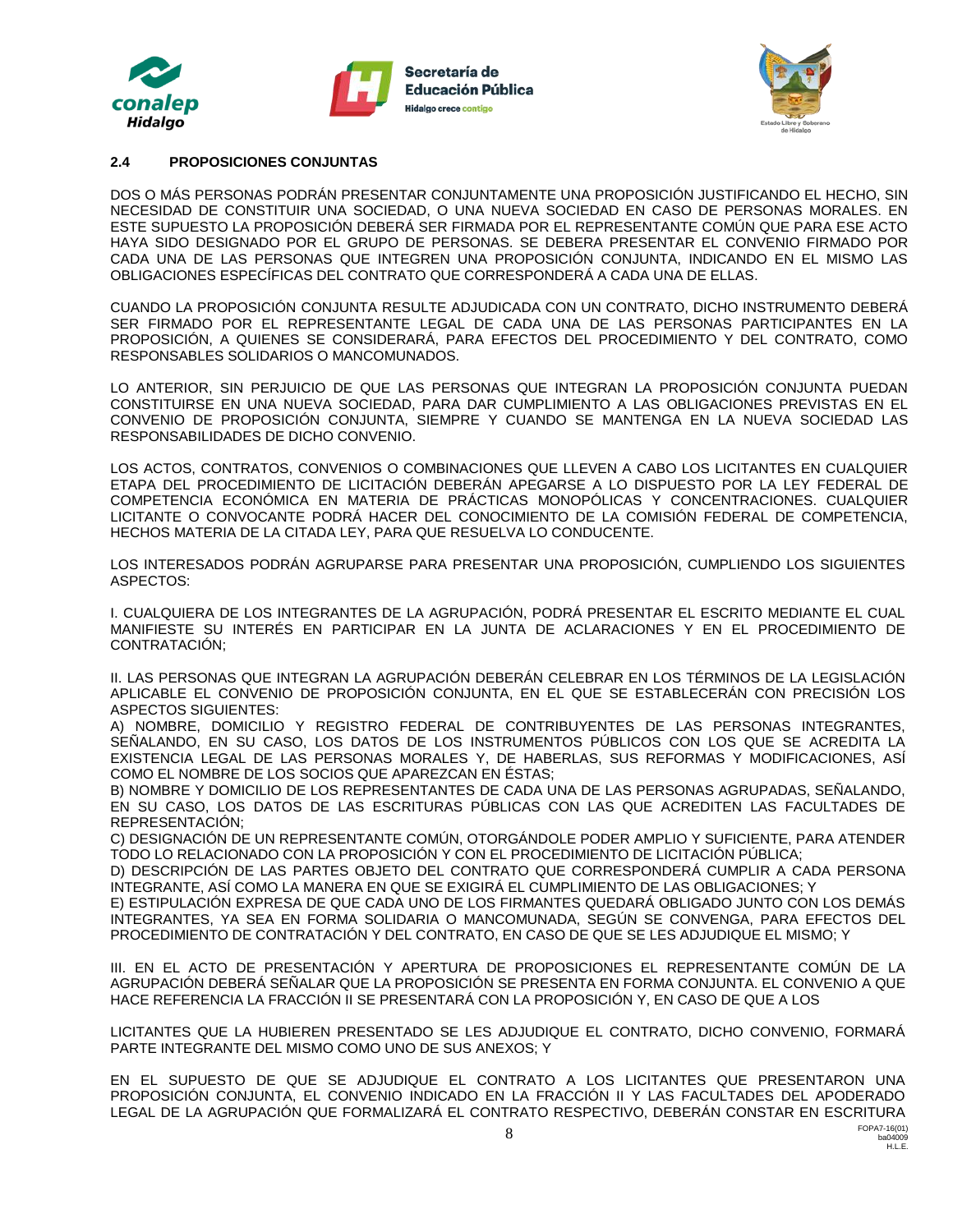





PÚBLICA, SALVO QUE EL CONTRATO SEA FIRMADO POR TODAS LAS PERSONAS QUE INTEGRAN LA AGRUPACIÓN QUE FORMULA LA PROPOSICIÓN CONJUNTA O POR SUS REPRESENTANTES LEGALES, QUIENES EN LO INDIVIDUAL, DEBERÁN ACREDITAR SU RESPECTIVA PERSONALIDAD, O POR EL APODERADO LEGAL DE LA NUEVA SOCIEDAD QUE SE CONSTITUYA POR LAS PERSONAS QUE INTEGRAN LA AGRUPACIÓN QUE FORMULÓ LA PROPOSICIÓN CONJUNTA, ANTES DE LA FECHA FIJADA PARA LA FIRMA DEL CONTRATO, LO CUAL DEBERÁ COMUNICARSE MEDIANTE ESCRITO A LA CONVOCANTE POR DICHAS PERSONAS O POR SU APODERADO LEGAL, AL MOMENTO DE DARSE A CONOCER EL FALLO O A MÁS TARDAR EN LAS VEINTICUATRO HORAS SIGUIENTES.

#### **2.5. ACTO DE PRESENTACIÓN Y APERTURA DE PROPOSICIONES.**

EL ACTO DE RECEPCIÓN Y APERTURA DE PROPOSICIONES SE LLEVARÁ A CABO EL DÍA **14 DE DICIEMBRE** DEL AÑO EN CURSO A LAS **11:30 HORAS** EN EL DOMICILIO QUE SE INDICA EN EL PUNTO 2.2 DE LA PRESENTE CONVOCATORIA A LA LICITACIÓN PÚBLICA.

LA ENTREGA DE PROPOSICIONES SE HARÁ EN SOBRE CERRADO QUE CONTENDRÁ LA OFERTA TÉCNICA Y ECONÓMICA. LA PROPOSICIÓN DEBERÁ SER FIRMADA AUTÓGRAFAMENTE POR LA PERSONA FACULTADA PARA ELLO EN LA ÚLTIMA HOJA DE CADA UNO DE LOS DOCUMENTOS QUE FORMAN PARTE DE LA MISMA, POR LO QUE NO SE DESECHARAN CUANDO LAS DEMÁS HOJAS QUE LA INTEGRAN O SUS ANEXOS CAREZCAN DE FIRMA O RÚBRICA.

LA DOCUMENTACIÓN DISTINTA A LA PROPOSICIÓN PODRÁ ENTREGARSE, A ELECCIÓN DEL LICITANTE, DENTRO O FUERA DEL SOBRE QUE LA CONTENGA, SIEMPRE Y CUANDO LA ENTREGA DE LA DOCUMENTACIÓN SE REALICE EN EL MISMO ACTO.

PREVIAMENTE AL ACTO DE PRESENTACIÓN Y APERTURA DE PROPOSICIONES, LA CONVOCANTE LLEVARÁ A CABO EL REGISTRO Y REVISIÓN PRELIMINAR, Y SE REALIZARÁ POR LO MENOS TREINTA MINUTOS ANTES DE LA HORA SEÑALADA PARA EL INICIO DE DICHO ACTO.

A PARTIR DE LA HORA SEÑALADA PARA EL INICIO DEL ACTO DE PRESENTACIÓN Y APERTURA DE PROPOSICIONES, EL PRESIDENTE DEL COMITÉ NO PERMITIRÁ EL ACCESO A NINGÚN LICITANTE NI OBSERVADOR, O SERVIDOR PÚBLICO AJENO AL ACTO. UNA VEZ INICIADO EL ACTO, SE PROCEDERÁ A REGISTRAR A LOS ASISTENTES, SALVO AQUÉLLOS QUE YA SE HUBIEREN REGISTRADO EN LOS TÉRMINOS DEL PÁRRAFO ANTERIOR, EN CUYO CASO SE PASARÁ LISTA A LOS MISMOS. NO HABRÁ TOLERANCIA PARA EL INICIO DEL ACTO DE PRESENTACIÓN Y APERTURA DE PROPOSICIONES, EL RECINTO SE CERRARÁ A LA HORA INDICADA Y NO SE ACEPTARÁN MÁS ASISTENTES NI LA INTEGRACION DE DOCUMENTO ALGUNO.

LOS LICITANTES DEBERÁN ENTREGAR SU SOBRE CERRADO AL PRESIDENTE DEL COMITÉ EN DICHO ACTO. EL ACTO NO PODRÁ CONCLUIR HASTA EN TANTO SE HAYAN ABIERTO TODOS LOS SOBRES RECIBIDOS.

EL ACTO DE PRESENTACIÓN Y APERTURA DE PROPOSICIONES SE LLEVARÁ A CABO CONFORME A LO SIGUIENTE:

**I.** DE ENTRE LOS LICITANTES QUE HAYAN ASISTIDO, ÉSTOS ELEGIRÁN A UNO, QUE EN FORMA CONJUNTA CON EL PRESIDENTE DEL COMITÉ RUBRICARÁN LA PROPUESTA TÉCNICA Y ECONÓMICA (ANEXO NO. 1), LA QUE PARA ESTOS EFECTOS CONSTARÁ DOCUMENTALMENTE;

**II.** UNA VEZ RECIBIDAS LAS PROPOSICIONES EN SOBRE CERRADO, SE PROCEDERÁ A SU APERTURA, HACIÉNDOSE CONSTAR LA DOCUMENTACIÓN PRESENTADA, SIN QUE ELLO IMPLIQUE LA EVALUACIÓN DE SU CONTENIDO LA CONVOCANTE ÚNICAMENTE HARÁ CONSTAR LA DOCUMENTACIÓN QUE PRESENTÓ CADA UNO DE LOS LICITANTES, SIN ENTRAR AL ANÁLISIS TÉCNICO, LEGAL O ADMINISTRATIVO DE SU CONTENIDO, POR LO QUE NINGUNA PROPUESTA PODRÁ SER DESECHADA EN ESTE ACTO; Y

**III.** SE LEVANTARÁ ACTA QUE SERVIRÁ DE CONSTANCIA DE LA CELEBRACIÓN DEL ACTO DE PRESENTACIÓN Y APERTURA DE LAS PROPOSICIONES, EN LA QUE SE HARÁ CONSTAR LA DOCUMENTACIÓN PRESENTADA, SE ASENTARÁN LAS MANIFESTACIONES QUE, EN SU CASO, EMITAN LOS LICITANTES EN RELACIÓN CON EL MISMO, ASÍ COMO LOS HECHOS RELEVANTES QUE SE HUBIEREN PRESENTADO; SE SEÑALARÁ LUGAR, FECHA Y HORA EN QUE SE DARÁ A CONOCER EL FALLO DE LA LICITACIÓN, FECHA QUE DEBERÁ QUEDAR COMPRENDIDA DENTRO DE LOS CINCO DÍAS HÁBILES SIGUIENTES A LA ESTABLECIDA PARA ESTE ACTO Y PODRÁ DIFERIRSE, SIEMPRE QUE EL NUEVO PLAZO FIJADO NO EXCEDA DE TRES DÍAS HÁBILES CONTADOS A PARTIR DE QUE CONCLUYA EL PLAZO ESTABLECIDO ORIGINALMENTE. EL PRESIDENTE DEL COMITÉ, ATENDIENDO AL NÚMERO DE PROPOSICIONES PRESENTADAS Y LAS PARTIDAS LICITADAS, PODRÁ OPTAR ENTRE DAR LECTURA AL PRECIO UNITARIO DE CADA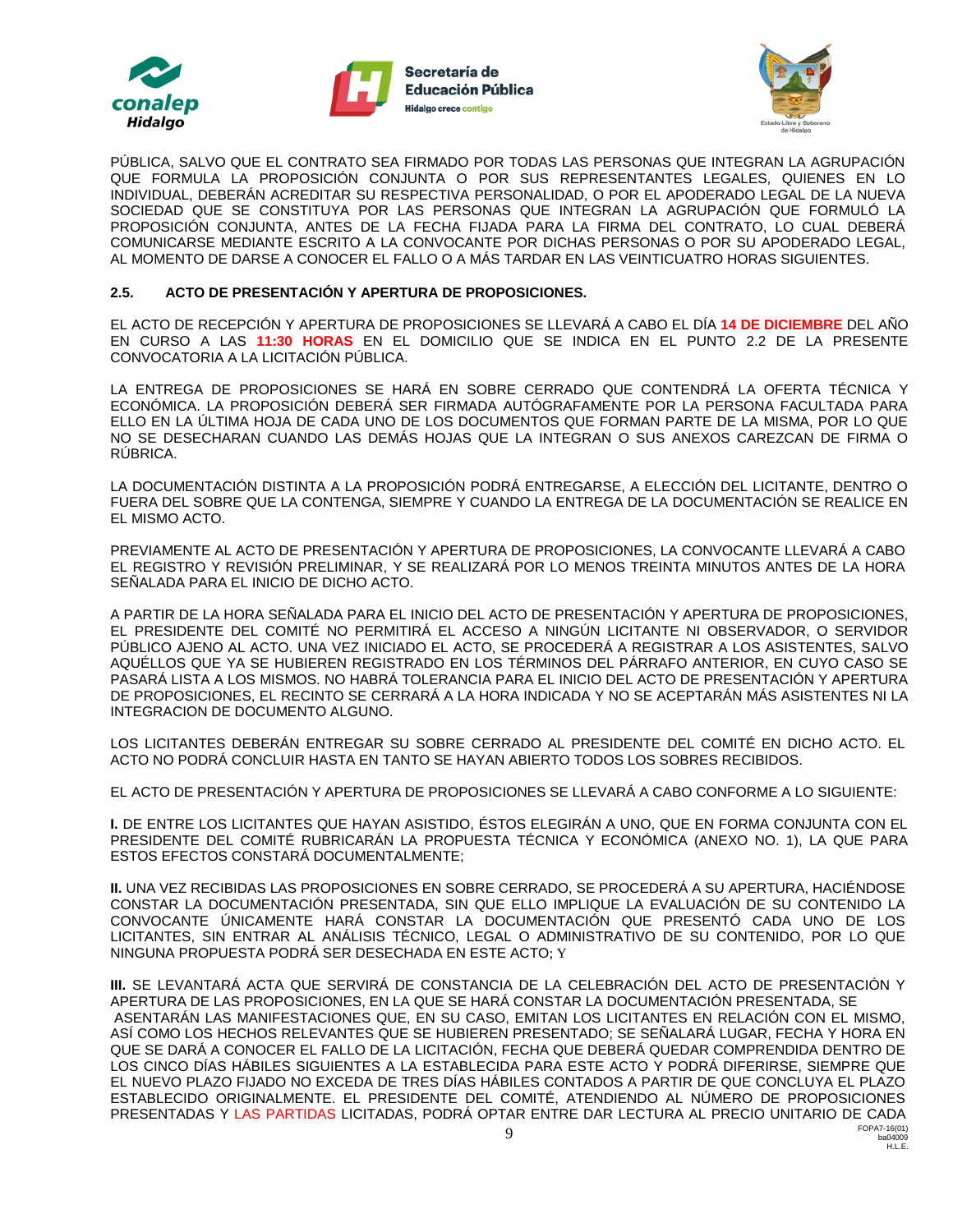





UNA DE LAS PARTIDAS QUE INTEGRAN LAS PROPOSICIONES, O ANEXAR COPIA DE LA PROPUESTA ECONÓMICA DE LOS LICITANTES AL ACTA RESPECTIVA, DEBIENDO EN ESTE ÚLTIMO CASO, DAR LECTURA AL IMPORTE TOTAL DE CADA PROPOSICIÓN. EN AMBOS SUPUESTOS EL ANÁLISIS DETALLADO DE LAS PROPOSICIONES SE EFECTUARÁ POSTERIORMENTE POR LA CONVOCANTE, AL REALIZAR LA EVALUACIÓN DE LAS MISMAS.

UNA VEZ RECIBIDAS LAS PROPOSICIONES EN LA FECHA, HORA Y LUGAR ESTABLECIDOS, ÉSTAS NO PODRÁN RETIRARSE O DEJARSE SIN EFECTO, POR LO QUE DEBERÁN CONSIDERARSE VIGENTES DENTRO DEL PROCEDIMIENTO DE LICITACIÓN PÚBLICA HASTA SU CONCLUSIÓN.

#### **2.6. CRITERIOS PARA LA ADJUDICACIÓN DEL CONTRATO.**

LOS CRITERIOS QUE SE APLICARÁN PARA LA ADJUDICACIÓN DEL CONTRATO, SERÁN LOS SIGUIENTES:

**EL COLEGIO DE EDUCACION PROFESIONAL TECNICA DEL ESTADO DE HIDALGO** ADJUDICARÁ POR PARTIDA**.**

PARA LA EVALUACIÓN DE LAS PROPOSICIONES, SE UTILIZARÁ EL MÉTODO DE EVALUACIÓN BINARIO, MEDIANTE EL CUAL SÓLO SE ADJUDICA A QUIEN CUMPLA LOS REQUISITOS ESTABLECIDOS Y OFERTE EL PRECIO SOLVENTE MÁS BAJO, SIEMPRE Y CUANDO ÉSTE RESULTE CONVENIENTE; SE EVALUARÁ AL MENOS LAS DOS PROPOSICIONES CUYO PRECIO RESULTE SER MÁS BAJO; DE NO RESULTAR ÉSTAS SOLVENTES, SE EVALUARÁN LAS QUE LES SIGAN EN PRECIO.

PARA DETERMINAR QUE UN PRECIO NO ES ACEPTABLE, AL MONTO DE CADA SERVICIO, SE LES SUMARÁ EL PORCENTAJE PREVISTO EN LA FRACCIÓN XXVI DEL ARTÍCULO 4 DE LA LEY. CUANDO ALGÚN PRECIO OFERTADO SEA SUPERIOR, ÉSTE SERÁ CONSIDERADO COMO NO ACEPTABLE.

EL PRECIO CONVENIENTE ÚNICAMENTE SE LLEVARÁ A CABO CUANDO SE REQUIERA ACREDITAR QUE UN PRECIO OFERTADO SE DESECHA PORQUE SE ENCUENTRA POR DEBAJO DEL PORCENTAJE DETERMINADO CONFORME A LA FRACCIÓN XXV DEL ARTÍCULO 4 DE LA LEY.

CUANDO SE DESECHE UNA PROPOSICIÓN POR CONSIDERAR QUE LOS PRECIOS NO SON CONVENIENTES O SE DETERMINE QUE SON NO ACEPTABLES, NO SE PODRÁ ADJUDICAR EL CONTRATO A LOS LICITANTES CUYAS PROPOSICIONES CONTENGAN DICHOS PRECIOS, DICHA DETERMINACIÓN SE INCORPORARÁ AL FALLO.

EN NINGÚN CASO EL CONVOCANTE O LOS LICITANTES PODRÁN SUPLIR O CORREGIR LAS DEFICIENCIAS DE LAS PROPOSICIONES PRESENTADAS

UNA VEZ HECHA LA EVALUACIÓN DE LAS PROPOSICIONES, EL CONTRATO SE ADJUDICARÁ AL LICITANTE CUYA OFERTA RESULTE SOLVENTE, PORQUE CUMPLE CON LOS REQUISITOS LEGALES, TÉCNICOS Y ECONÓMICOS ESTABLECIDOS EN ESTA CONVOCATORIA A LA LICITACIÓN, Y POR TANTO GARANTIZA EL CUMPLIMIENTO DE LAS OBLIGACIONES RESPECTIVAS.

EN CASO DE EXISTIR IGUALDAD DE CONDICIONES, SE DARÁ PREFERENCIA A LAS PERSONAS QUE INTEGRAN EL SECTOR DE MICRO, PEQUEÑAS Y MEDIANAS EMPRESAS.

DE SUBSISTIR EL EMPATE ENTRE LAS PERSONAS DEL SECTOR SEÑALADO, LA ADJUDICACIÓN SE EFECTUARÁ A FAVOR DEL LICITANTE QUE RESULTE GANADOR DEL SORTEO MANUAL POR INSACULACIÓN, PARA LO CUAL SERÁ CONVOCADO UN REPRESENTANTE DEL ÓRGANO INTERNO DE CONTROL DEL CONVOCANTE.

#### **2.7. DESCALIFICACIÓN DEL LICITANTE.**

SERÁ CAUSA DE DESCALIFICACIÓN:

A) EL INCUMPLIMIENTO DE CUALQUIERA DE LOS REQUISITOS ESTABLECIDOS EN ESTA CONVOCATORIA A LA LICITACIÓN PÚBLICA;

B) EL LICITANTE QUE POR SÍ MISMO O A TRAVÉS DE INTERPÓSITA PERSONA, ADOPTE CONDUCTAS PARA QUE LOS SERVIDORES PÚBLICOS DEL CONVOCANTE INDUZCAN O ALTEREN LAS EVALUACIONES DE LAS PROPOSICIONES, EL RESULTADO DEL PROCEDIMIENTO, U OTROS ASPECTOS QUE LE OTORGUEN CONDICIONES MÁS VENTAJOSAS CON RELACIÓN A LOS DEMÁS PARTICIPANTES; Y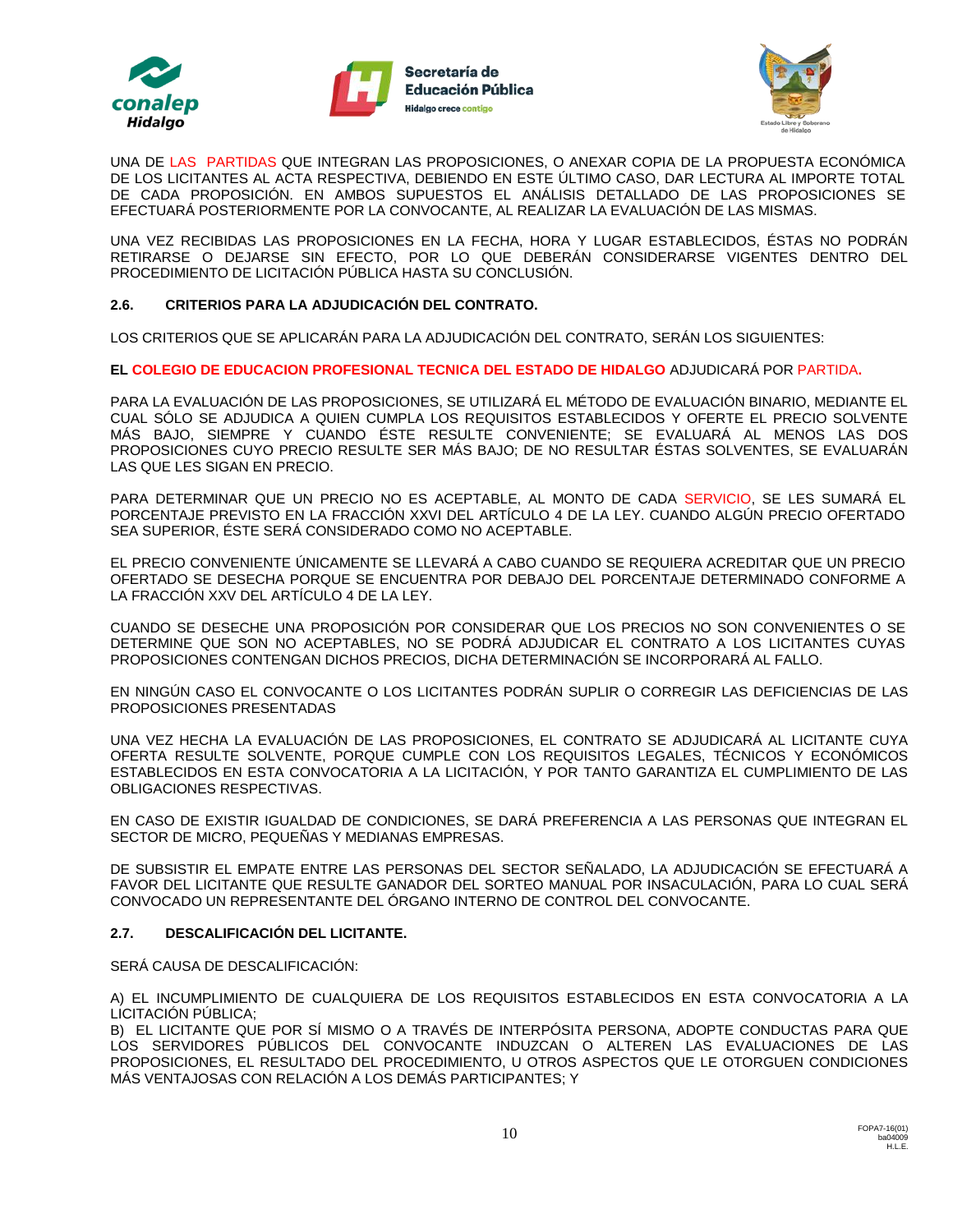





C) SI SE COMPRUEBA QUE ALGÚN LICITANTE HA ACORDADO CON OTRO U OTROS ELEVAR EL COSTO DE LOS SERVICIOS, O CUALQUIER OTRO ACUERDO QUE TENGA COMO FIN OBTENER UNA VENTAJA SOBRE LOS DEMÁS **LICITANTES** 

LAS CONDICIONES QUE TENGAN COMO PROPÓSITO FACILITAR LA PRESENTACIÓN DE LAS PROPOSICIONES Y AGILIZAR LA CONDUCCIÓN DE LOS ACTOS DE LA LICITACIÓN, ASÍ COMO CUALQUIER OTRO REQUISITO CUYO INCUMPLIMIENTO, POR SÍ MISMO, O DEFICIENCIA EN SU CONTENIDO NO AFECTE LA SOLVENCIA DE LAS PROPOSICIONES, NO SERÁN OBJETO DE EVALUACIÓN Y SE TENDRÁN POR NO ESTABLECIDAS. LA INOBSERVANCIA POR PARTE DE LOS LICITANTES RESPECTO A DICHAS CONDICIONES O REQUISITOS NO SERÁ MOTIVO PARA DESECHAR SUS PROPOSICIONES.

LOS REQUISITOS CUYO INCUMPLIMIENTO NO AFECTA LA SOLVENCIA DE LA PROPOSICIÓN SERÁN:

**I.** PROPONER UN PLAZO DE ENTREGA MENOR AL SOLICITADO, EN CUYO CASO, DE RESULTAR ADJUDICADO Y DE CONVENIR AL CONVOCANTE PUDIERA ACEPTARSE;

**II.** OMITIR ASPECTOS QUE PUEDAN SER CUBIERTOS CON INFORMACIÓN CONTENIDA EN LA PROPIA PROPUESTA TÉCNICA O ECONÓMICA;

**III.** UTILIZAR FORMATOS DISTINTOS A LOS ESTABLECIDOS, SIEMPRE QUE EN LOS MISMOS SE PROPORCIONE DE MANERA CLARA LA INFORMACIÓN REQUERIDA; Y

**IV.** CUALQUIER OTRO QUE NO TENGA POR OBJETO DETERMINAR LA SOLVENCIA DE LA PROPOSICIÓN PRESENTADA.

#### **2.8. LICITACIÓN O PARTIDA DESIERTA.**

LA LICITACIÓN O PARTIDA SERÁ DECLARADA DESIERTA CUANDO:

- a) NO SE PRESENTE NINGUNA PROPOSICIÓN
- b) CUANDO LA TOTALIDAD DE LAS PROPOSICIONES PRESENTADAS NO REÚNAN LOS REQUISITOS SOLICITADOS; O
- c) LOS PRECIOS DE LOS SERVICIOS OFERTADO NO RESULTA ACEPTABLE O CONVENIENTE.

### **2.9. CANCELACIÓN DE LA LICITACIÓN O PARTIDA**

SE PODRÁ CANCELAR UNA LICITACIÓN, PARTIDAS O CONCEPTOS INCLUIDOS EN ÉSTA, CUANDO SE PRESENTE CASO FORTUITO; FUERZA MAYOR; EXISTAN CIRCUNSTANCIAS JUSTIFICADAS QUE EXTINGAN LA NECESIDAD PARA ADQUIRIR LOS SERVICIOS, O QUE DE CONTINUARSE CON EL PROCEDIMIENTO SE PUDIERA OCASIONAR UN DAÑO O PERJUICIO A LA PROPIA CONVOCANTE. LA DETERMINACIÓN DE DAR POR CANCELADA LA LICITACIÓN, PARTIDAS O CONCEPTOS, DEBERÁ PRECISAR EL ACONTECIMIENTO QUE MOTIVA LA DECISIÓN Y SERÁ SUSCRITA POR EL TITULAR DEL CONVOCANTE, LA CUAL SE HARÁ DEL CONOCIMIENTO DE LOS LICITANTES.

### **2.10. ACTO DE FALLO**

EL ACTO DE FALLO SE LLEVARÁ A CABO EL DÍA **17 DE DICIEMBRE** DEL AÑO EN CURSO A LAS **11:00 HORAS** EN EL DOMICILIO QUE SE INDICA EN EL PUNTO 2.2 DE LA PRESENTE CONVOCATORIA A LA LICITACIÓN PÚBLICA.

SE DARÁ A CONOCER EL FALLO EN JUNTA PÚBLICA A LA QUE LIBREMENTE PODRÁN ASISTIR LOS LICITANTES QUE HUBIERAN PRESENTADO PROPOSICIÓN, ENTREGÁNDOSELES COPIA DEL MISMO Y LEVANTÁNDOSE EL ACTA RESPECTIVA. ASIMISMO, EL CONTENIDO DEL FALLO SE DIFUNDIRÁ A TRAVÉS DE LA PÁGINA DE INTERNET DE LA CONVOCANTE. A LOS LICITANTES QUE NO HAYAN ASISTIDO A LA JUNTA PÚBLICA, SE LES ENVIARÁ POR CORREO ELECTRÓNICO UN AVISO INFORMÁNDOLES QUE EL ACTA DEL FALLO SE ENCUENTRA A SU DISPOSICIÓN A TRAVÉS DE LOS MEDIOS ANTES MENCIONADOS.

CON LA NOTIFICACIÓN DEL FALLO POR EL QUE SE ADJUDICA EL CONTRATO, LAS OBLIGACIONES DERIVADAS DE ÉSTE SERÁN EXIGIBLES, SIN PERJUICIO DE LA OBLIGACIÓN DE LAS PARTES DE FIRMARLO EN LA FECHA Y TÉRMINOS SEÑALADOS.

CONTRA EL FALLO PROCEDERÁ LA INCONFORMIDAD EN TÉRMINOS DEL TÍTULO OCTAVO, CAPÍTULO PRIMERO DE LA LEY.

CUANDO SE ADVIERTA EN EL FALLO LA EXISTENCIA DE UN ERROR ARITMÉTICO, MECANOGRÁFICO O DE CUALQUIER OTRA NATURALEZA, QUE NO AFECTE EL RESULTADO DE LA EVALUACIÓN REALIZADA POR EL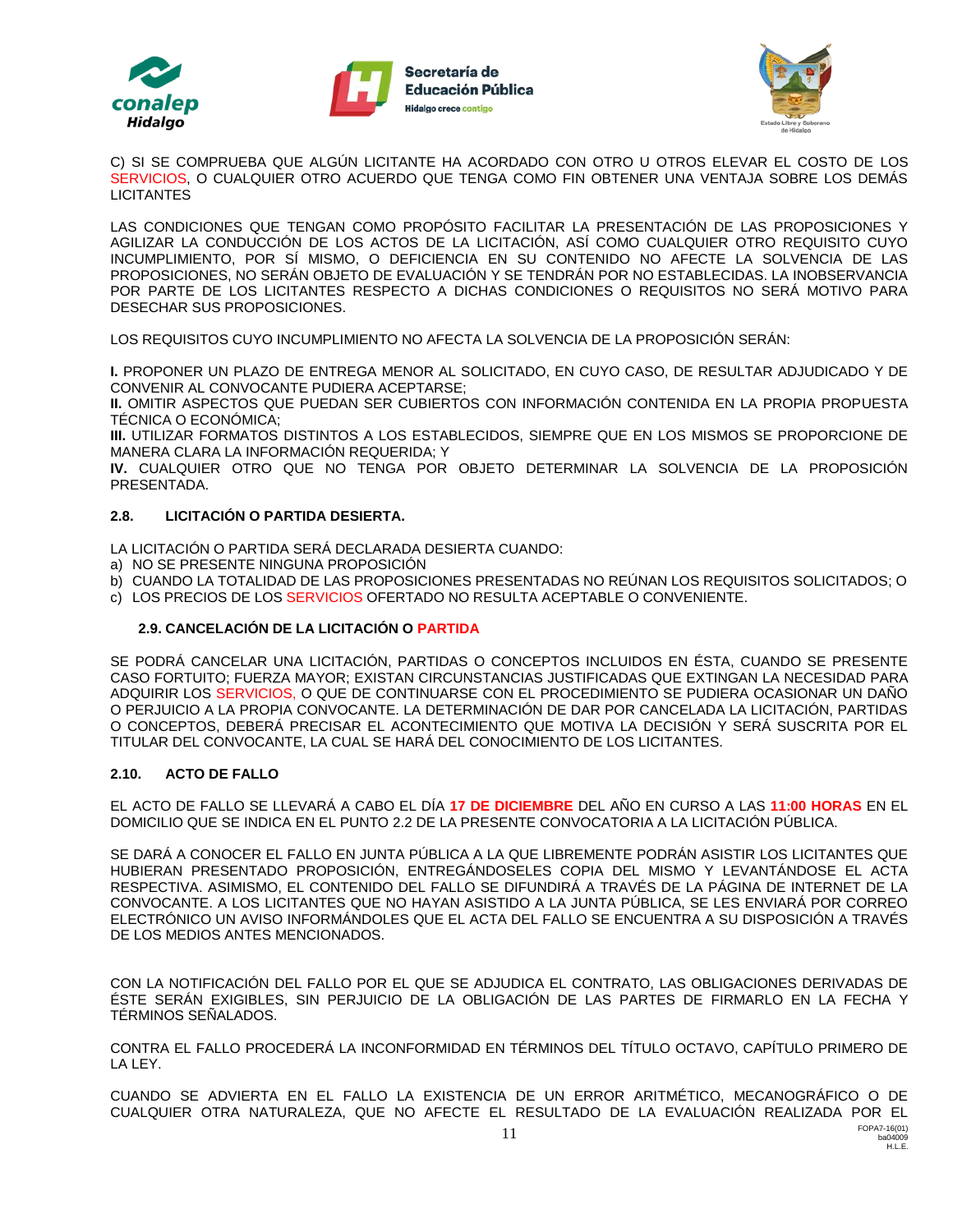





CONVOCANTE, DENTRO DE LOS CINCO DÍAS HÁBILES SIGUIENTES A SU NOTIFICACIÓN Y SIEMPRE QUE NO SE HAYA FIRMADO EL CONTRATO, EL COMITÉ PROCEDERÁ A SU CORRECCIÓN, ACLARANDO O RECTIFICANDO EL MISMO, MEDIANTE EL ACTA ADMINISTRATIVA CORRESPONDIENTE, EN LA QUE SE HARÁN CONSTAR LOS MOTIVOS QUE LO ORIGINARON Y LAS RAZONES QUE SUSTENTAN SU ENMIENDA, HECHO QUE SE NOTIFICARÁ A LOS LICITANTES QUE HUBIERAN PARTICIPADO EN EL PROCEDIMIENTO DE CONTRATACIÓN, REMITIENDO COPIA DE LA MISMA AL ÓRGANO INTERNO DE CONTROL DEL ÁREA RESPONSABLE DE LA CONTRATACIÓN DENTRO DE LOS CINCO DÍAS HÁBILES POSTERIORES A LA FECHA DE SU FIRMA.

SI EL ERROR COMETIDO EN EL FALLO NO FUERA SUSCEPTIBLE DE CORRECCIÓN CONFORME A LO DISPUESTO EN EL PÁRRAFO ANTERIOR, EL COMITÉ DARÁ VISTA DE INMEDIATO A LA CONTRALORÍA O AL ÓRGANO INTERNO DE CONTROL, A EFECTO DE QUE EMITA LAS DIRECTRICES PARA SU REPOSICIÓN.

LAS PROPOSICIONES DESECHADAS PODRÁN SER DEVUELTAS A LOS LICITANTES QUE LO SOLICITEN, UNA VEZ TRANSCURRIDOS NOVENTA DÍAS NATURALES CONTADOS A PARTIR DE LA FECHA EN QUE SE DÉ A CONOCER EL FALLO, SALVO QUE EXISTA ALGUNA INCONFORMIDAD EN TRÁMITE, EN CUYO CASO LAS PROPOSICIONES DEBERÁN CONSERVARSE HASTA LA TOTAL CONCLUSIÓN DE LA INCONFORMIDAD E INSTANCIAS SUBSECUENTES; AGOTADOS DICHOS TÉRMINOS EL CONVOCANTE PROCEDERÁ A SU DESTRUCCIÓN EN TÉRMINOS DE LA LEY DE LA MATERIA.

#### **3. FIRMA DEL CONTRATO**

LA CONVOCATORIA A LA LICITACIÓN, EL CONTRATO Y SUS ANEXOS SON LOS INSTRUMENTOS QUE VINCULAN A LAS PARTES EN SUS DERECHOS Y OBLIGACIONES. LAS ESTIPULACIONES QUE SE ESTABLEZCAN EN EL CONTRATO NO DEBERÁN MODIFICAR LAS CONDICIONES PREVISTAS EN LA CONVOCATORIA A LA LICITACIÓN Y SUS JUNTAS DE ACLARACIONES; EN CASO DE DISCREPANCIA, PREVALECERÁ LO ESTIPULADO EN ÉSTAS.

CON LA NOTIFICACIÓN DEL FALLO SERÁN EXIGIBLES LOS DERECHOS Y OBLIGACIONES ESTABLECIDOS EN LAS BASES DE LA LICITACIÓN Y OBLIGARÁN A LA PERSONA A QUIEN SE HAYA ADJUDICADO, A FIRMAR EL CONTRATO EN LA FECHA, HORA Y LUGAR PREVISTOS. ASIMISMO, CON LA NOTIFICACIÓN DEL FALLO SE REALIZARÁ LA REQUISICIÓN DE LOS SERVICIOS.

LOS DERECHOS Y OBLIGACIONES QUE SE DERIVEN DE LOS CONTRATOS NO PODRÁN SER CEDIDOS POR EL PROVEEDOR A FAVOR DE CUALQUIER OTRA PERSONA FÍSICA O MORAL, CON EXCEPCIÓN DE LOS DERECHOS DE COBRO EN CUYO CASO DEBERÁ CONTAR CON EL CONSENTIMIENTO ESCRITO DEL CONVOCANTE.

PREVIO A LA FIRMA DEL CONTRATO, EL LICITANTE A QUIEN SE LE ADJUDIQUE EL MISMO DEBERÁ PRESENTAR PARA SU COTEJO, ORIGINAL O COPIA CERTIFICADA DE LOS SIGUIENTES DOCUMENTOS:

I. TRATÁNDOSE DE PERSONA MORAL, TESTIMONIO DE LA ESCRITURA PÚBLICA EN LA QUE CONSTE QUE FUE CONSTITUIDA CONFORME A LAS LEYES MEXICANAS Y QUE TIENE SU DOMICILIO EN EL TERRITORIO NACIONAL, DEBIDAMENTE INSCRITA EN EL REGISTRO PÚBLICO DE LA PROPIEDAD Y EL COMERCIO;

II. TRATÁNDOSE DE PERSONA FÍSICA, COPIA CERTIFICADA DEL ACTA DE NACIMIENTO O, EN SU CASO, CARTA DE NATURALIZACIÓN RESPECTIVA, EXPEDIDA POR LA AUTORIDAD COMPETENTE, ASÍ COMO LA DOCUMENTACIÓN CON LA QUE ACREDITE TENER SU DOMICILIO LEGAL EN EL TERRITORIO NACIONAL Y COPIA DE IDENTIFICACIÓN OFICIAL;

III. REGISTRO EN EL PADRÓN DE PROVEEDORES CON LA CLASIFICACIÓN CORRESPONDIENTE AL OBJETO DE LA CONTRATACIÓN; Y

IV. COPIA DE LA CÉDULA DEL REGISTRO FEDERAL DE CONTRIBUYENTES.

### **3.1. GARANTÍAS**

LOS PROVEEDORES QUE PRESENTEN PROPOSICIONES O CELEBREN LOS CONTRATOS, DEBERÁN GARANTIZAR: **I.** LA SERIEDAD DE LA FORMALIZACIÓN DE LA PROPUESTA. EL PORCENTAJE DE ESTA GARANTÍA SERÁ DEL CINCO POR CIENTO DE LA PROPOSICIÓN DEL PROVEEDOR Y

**II.** EL CUMPLIMIENTO DE LOS CONTRATOS. ESTA GARANTÍA SERÁ DEL DIEZ POR CIENTO DEL MONTO TOTAL DEL CONTRATO.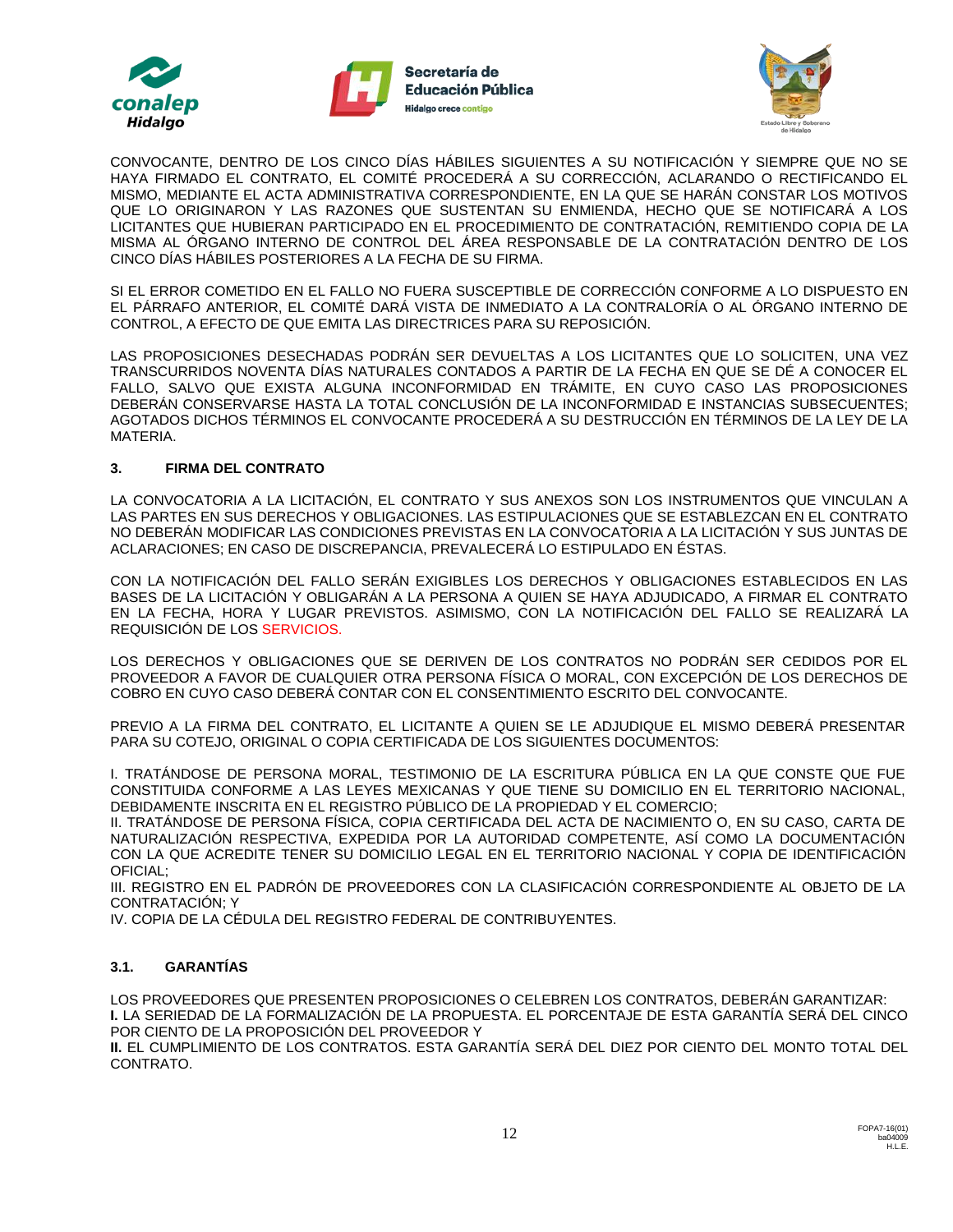





LA GARANTÍA DE SERIEDAD PREVISTA EN ESTE APARTADO SE PRESENTARÁ AL MOMENTO DE LLEVAR A CABO LA PRESENTACIÓN Y APERTURA DE PROPOSICIONES Y LA DE CUMPLIMIENTO DEL CONTRATO DEBERÁ PRESENTARSE A MÁS TARDAR DENTRO DE LOS TRES DÍAS HÁBILES SIGUIENTES A LA FIRMA DEL MISMO, SALVO QUE LA PRESTACIÓN DE LOS SERVICIOS SE REALICE DENTRO DEL CITADO PLAZO.

EL PROVEEDOR SELECCIONADO SE OBLIGA A SUJETARSE A LOS TÉRMINOS, LINEAMIENTOS, PROCEDIMIENTOS Y REQUISITOS QUE ESTABLECE LA LEY DE ADQUISICIONES, ARRENDAMIENTOS Y SERVICIOS DEL SECTOR PÙBLICO DEL ESTADO DE HIDALGO, CRITERIOS, LINEAMIENTOS EMITIDOS POR LA SECRETARÍA DE CONTRALORÍA Y TRANSPARENCIA GUBERNAMENTAL Y DEMÁS DISPOSICIONES QUE LE SEAN APLICABLES.

CUANDO SE MODIFIQUE EL MONTO, PLAZO O VIGENCIA DEL CONTRATO DEBERÁ AJUSTARSE LA GARANTÍA OTORGADA.

#### **3.2. PENAS CONVENCIONALES.**

EN CASO DE INCUMPLIMIENTO EN LA ENTREGA DE LOS SERVICIOS, EL PROVEEDOR DEBERÁ REINTEGRAR LOS ANTICIPOS QUE HAYA RECIBIDO MÁS LOS INTERESES CORRESPONDIENTES. LOS CARGOS SE CALCULARÁN SOBRE EL MONTO DEL ANTICIPO NO AMORTIZADO Y SE COMPUTARÁN POR DÍAS NATURALES, DESDE LA FECHA DE SU ENTREGA, HASTA LA FECHA EN QUE SE PONGAN EFECTIVAMENTE LAS CANTIDADES A DISPOSICIÓN DEL CONVOCANTE.

TRATÁNDOSE DE EXCESO EN LOS PAGOS QUE HAYA RECIBIDO EL PROVEEDOR, ÉSTE DEBERÁ REINTEGRAR LOS MISMOS, CONFORME A LO SEÑALADO EN EL PÁRRAFO ANTERIOR.

EN CASO DE RESCISIÓN DEL CONTRATO, EL PROVEEDOR DEBERÁ REINTEGRAR EL ANTICIPO Y, EN SU CASO, LOS PAGOS PROGRESIVOS QUE HAYA RECIBIDO MÁS LOS INTERESES PACTADOS EN EL CONTRATO. LOS INTERESES SE CALCULARÁN SOBRE EL MONTO DEL ANTICIPO NO AMORTIZADO, PAGOS PROGRESIVOS EFECTUADOS Y SE COMPUTARÁN POR DÍAS NATURALES DESDE LA FECHA DE SU ENTREGA HASTA LA FECHA EN QUE SE PONGAN EFECTIVAMENTE LAS CANTIDADES A DISPOSICIÓN DEL CONVOCANTE.

LA ENTREGA EXTEMPORÁNEA DE LOS BIENES SE PENALIZARÁ CON EL 3 (TRES) AL MILLAR POR CADA DÍA NATURAL DE DEMORA SOBRE EL IMPORTE DE LOS SERVICIOS Y SERÁN DETERMINADAS EN RAZÓN DE LOS BIENES NO ENTREGADO OPORTUNAMENTE A PARTIR DE LA FECHA LÍMITE SEÑALADA PARA LA ENTREGA.

LOS PROVEEDORES, ESTÁN OBLIGADOS A RESPONDER DE LOS DEFECTOS Y VICIOS OCULTOS DE LA CALIDAD DE LOS SERVICIOS, ASÍ COMO DE CUALQUIER OTRA RESPONSABILIDAD EN QUE HUBIEREN INCURRIDO, EN LOS TÉRMINOS SEÑALADOS EN EL CONTRATO Y EL CÓDIGO CIVIL PARA EL ESTADO DE HIDALGO.

LOS PROVEEDORES CUBRIRÁN LAS CUOTAS COMPENSATORIAS QUE, CONFORME A LA LEY DE LA MATERIA, PUDIEREN ESTAR SUJETAS LAS IMPORTACIONES DE BIENES OBJETO DEL CONTRATO Y EN ESTOS CASOS, NO PROCEDERÁN INCREMENTOS A LOS PRECIOS PACTADOS, NI CUALQUIER OTRA MODIFICACIÓN AL CONTRATO.

EL CONVOCANTE POR CONDUCTO DEL SERVIDOR PÚBLICO QUE SUSCRIBIÓ EL CONTRATO RESPECTIVO, RESCINDIRÁ ADMINISTRATIVAMENTE EL CONTRATO EN CASO DE INCUMPLIMIENTO DE LAS OBLIGACIONES A CARGO DEL PROVEEDOR. SI PREVIAMENTE A LA CONCLUSIÓN DEL PROCEDIMIENTO DE RESCISIÓN DEL CONTRATO, SE HICIERE ENTREGA DE LOS SERVICIOS, EL PROCEDIMIENTO INICIADO QUEDARÁ SIN EFECTO, PREVIA ACEPTACIÓN Y VERIFICACIÓN DEL CONVOCANTE DE QUE CONTINÚA VIGENTE LA NECESIDAD DE LOS MISMOS, APLICANDO, EN SU CASO, LAS PENAS CONVENCIONALES POR EL RETRASO.

ESTOS PROCEDIMIENTOS ADMINISTRATIVOS, SERÁN SIN PERJUICIO DE LAS ACCIONES QUE JUDICIALMENTE SE HAGAN VALER ANTE LOS TRIBUNALES COMPETENTES.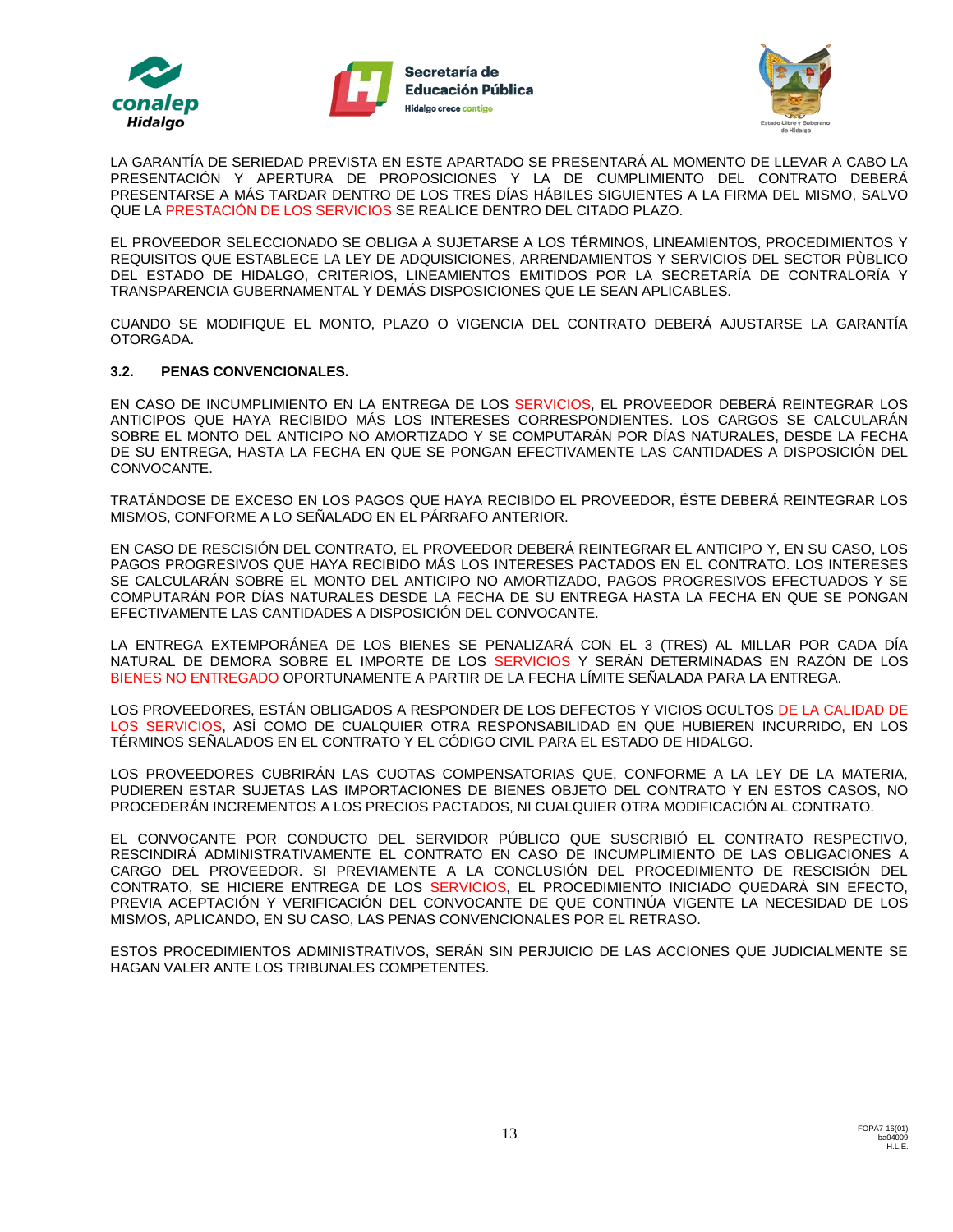





#### **4 INCONFORMIDADES**

LA INCONFORMIDAD DEBERÁ PRESENTARSE POR ESCRITO, DIRECTAMENTE EN LAS OFICINAS DEL ÓRGANO INTERNO DE CONTROL DEL COLEGIO DE EDUCACION PROFESIONAL TECNICA DEL ESTADO DE HIDALGO UBICADAS EN: CIRCUITO EX HACIENDA DE LA CONCEPCION LOTE 17, SAN JUAN TILCUAUTLA, MPIO. SAN AGUSTIN TLAXIACA HGO. C.P 42160, O BIEN EN LA SECRETARÍA DE CONTRALORÍA, UBICADAS EN EL BOULEVARD LUIS DONALDO COLOSIO, LOTE 1 NÚMERO 204, COL. LUIS DONALDO COLOSIO, C.P. 42080, PACHUCA DE SOTO, HIDALGO, O A TRAVÉS DE LOS MEDIOS ELECTRÓNICOS QUE MEDIANTE DISPOSICIONES DE CARÁCTER ADMINISTRATIVO ESTABLEZCA LA CONTRALORÍA, DE ACUERDO A LO DISPUESTO EN EL ARTÍCULO 88 DE LA LEY.

**EL COMITÉ**

PRESIDENTE

SECRETARIO

\_\_\_\_\_\_\_\_\_\_\_\_\_\_\_\_\_\_\_\_\_\_\_\_\_\_\_\_ ARMANDO HERNANDEZ TELLO PRESIDENTE DEL CONALEP HIDALGO

\_\_\_\_\_\_\_\_\_\_\_\_\_\_\_\_\_\_\_\_\_\_\_\_\_\_\_\_ GERMÁN HERNÁNDEZ PÉREZ DIRECTOR DE ADMINISTRACIÓN DE RECURSOS DEL CONALEP HIDALGO

ASESOR

VOCAL

\_\_\_\_\_\_\_\_\_\_\_\_\_\_\_\_\_\_\_\_\_\_\_\_\_\_\_\_\_\_\_\_\_\_\_\_\_\_\_ CLAUDIA ESTRADA VAZQUEZ REPRESENTANTE DEL AREA JURIDICA DEL CONALEP

\_\_\_\_\_\_\_\_\_\_\_\_\_\_\_\_\_\_\_\_\_\_\_\_\_\_\_\_ GUADALUPE ORTIZ ARTEAGA DIRECTORA DE PLANEACIÓN Y EVALUACIÓN DEL CONALEP HIDALGO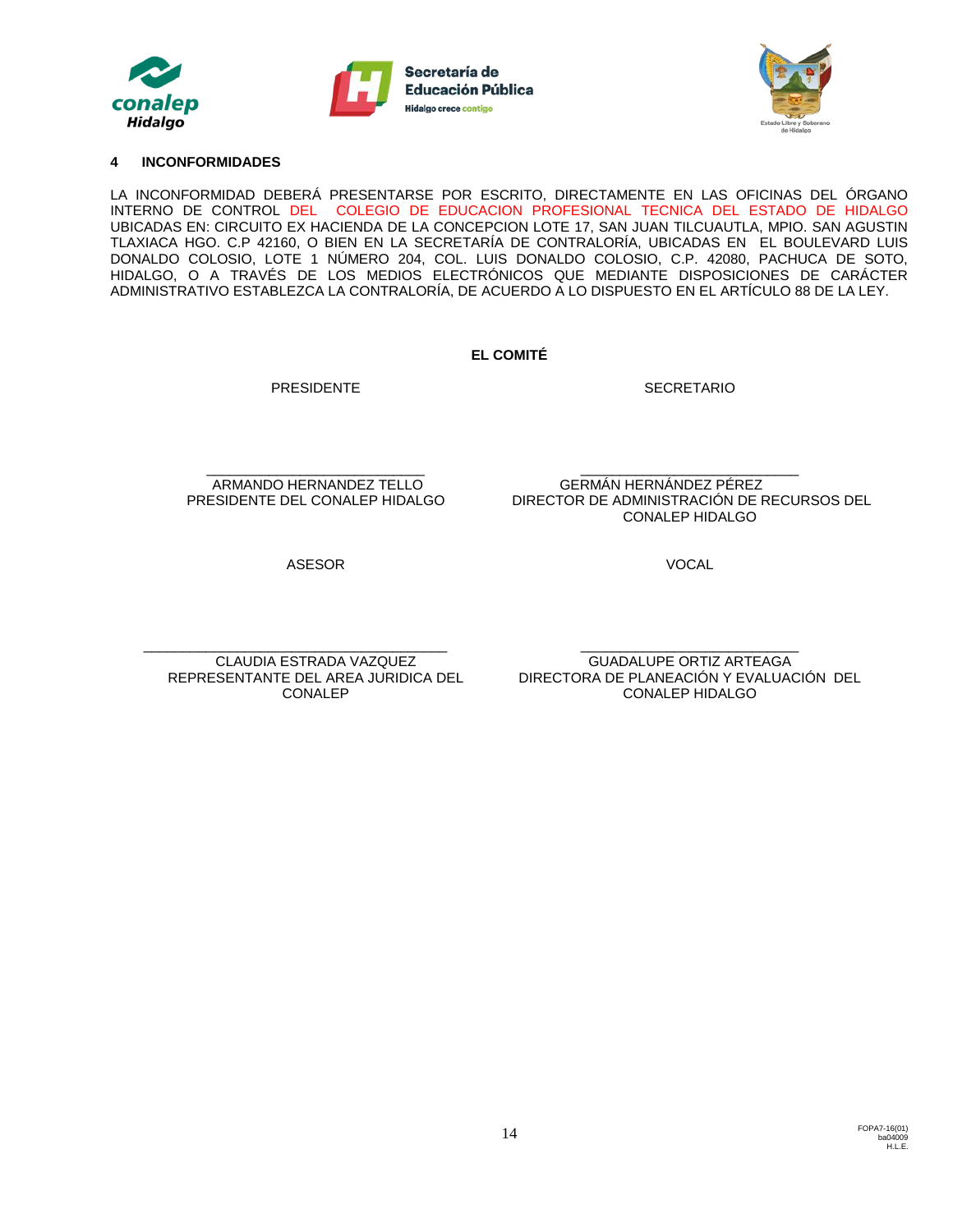





# **ANEXO N° 1**

# **COLEGIO DE EDUCACION PROFESIONAL TECNICA DEL ESTADO DE HIDALGO**

# **LICITACIÓN PÚBLICA NACIONAL**

## **Nº CONALEPH541 12/2018**

### SAN AGUSTIN TLAXIACA A 10 DE DICIEMBRE DE 2018

## **MANTENIMIENTO DE MAQUINARIA Y EQUIPO**

| <b>PARTIDA</b> | <b>DESCRIPCIÓN</b>                                                                                                                                                                                                                                                                                                                                                                                                                                                                                                   | <b>UNIDAD</b><br><b>DE</b><br><b>MEDIDA</b> | <b>CANTIDAD</b> | <b>COSTO SIN</b><br>IVA. | <b>COSTO</b><br><b>CON IVA</b> | <b>TOTAL</b> |
|----------------|----------------------------------------------------------------------------------------------------------------------------------------------------------------------------------------------------------------------------------------------------------------------------------------------------------------------------------------------------------------------------------------------------------------------------------------------------------------------------------------------------------------------|---------------------------------------------|-----------------|--------------------------|--------------------------------|--------------|
| $\mathbf 1$    | Mantenimiento<br>correctivo<br>a<br><b>Bomba</b><br>centrifuga de agua, con capacidad de<br>potencia de 1.0, de 60 Hz, tensión de<br>127/220 V, consiste en limpieza general y<br>mantenimiento al sistema eléctrico de<br>arrangue de la bomba, Plantel Villa                                                                                                                                                                                                                                                       | PZA                                         | $\mathbf{1}$    |                          |                                |              |
| $\overline{2}$ | Mantenimiento general a podadora, mod.<br>500E 140 cc consiste en afinación completa,<br>afilado, enderezado, y/o sustitución de la<br>cuchilla de corte, reapriete general de<br>tornillería, cambio de piola, mantenimiento<br>general a la carcasa, Plantel Villa                                                                                                                                                                                                                                                 | PZA                                         | $\mathbf{1}$    |                          |                                |              |
| 3              | Mantenimiento de tableros eléctricos de<br>arrangue y control de rectificadoras, de los<br>talleres del plantel Tepeji del Rio, deberá<br>considerarse, suministro de los materiales,<br>cortes, desperdicios, cables diferentes<br>calibres, apagadores, sondeo de tuberías<br>existentes, mano de obra, herramienta,<br>desde equipo o contacto hasta tablero de<br>distribución, pruebas de funcionalidad, todo<br>necesario<br>correcto<br>lo<br>para<br>su<br>funcionamiento y limpieza del área de<br>trabajo. | <b>PZA</b>                                  | $\overline{7}$  |                          |                                |              |
| $\overline{4}$ | Mantenimiento de, tableros eléctricos de<br>arrangue y control de fresadoras de los<br>talleres del plantel Tepeji del Rio,<br>deberá<br>considerarse, suministro de los materiales,<br>cortes, desperdicios, cables diferentes<br>calibres, apagadores, sondeo de tuberías<br>existentes, mano de obra, herramienta,<br>desde equipo o contacto hasta tablero de<br>distribución, pruebas de funcionalidad, todo<br>necesario<br>correcto<br>lo<br>para<br>su<br>funcionamiento y limpieza del área de<br>trabajo.  | <b>PZA</b>                                  | 5               |                          |                                |              |
| 5              | Mantenimiento de, tableros eléctricos de<br>arranque y control de<br>los talleres del<br>plantel Tepeji del Rio, deberá considerarse,<br>suministro de los materiales,<br>cortes.<br>desperdicios, cables diferentes calibres,<br>apagadores, sondeo de tuberías existentes,<br>mano de obra, herramienta, desde equipo o<br>contacto hasta tablero de distribución,<br>pruebas de funcionalidad, todo lo necesario<br>para su correcto funcionamiento y limpieza<br>del área de trabajo.                            | PZA                                         | 4               |                          |                                |              |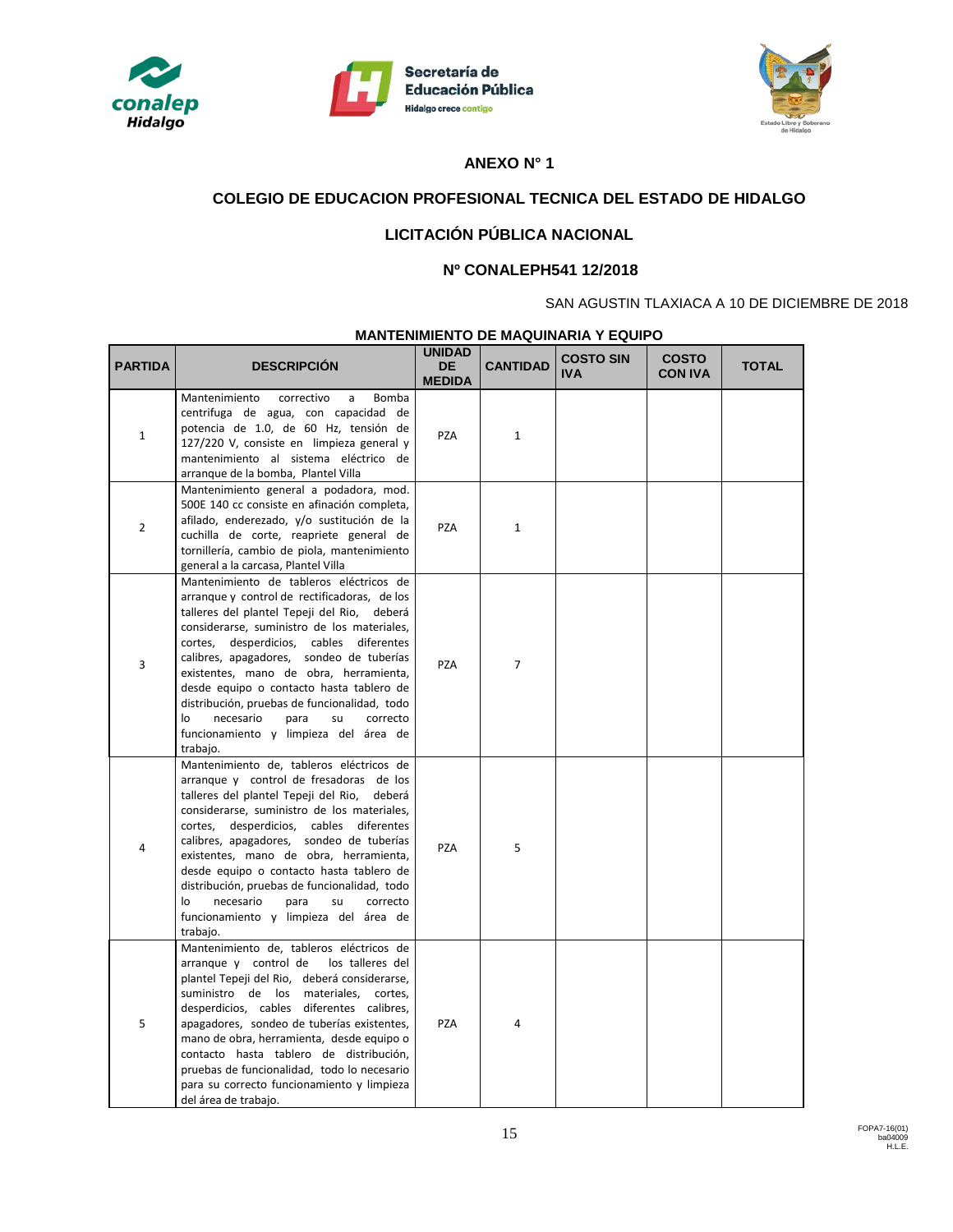





| 6              | Mantenimiento General a subestación<br>eléctrica, incluye reapriete de tornillería en<br>general,<br>mantenimiento preventivo<br>al<br>transformador de 150 KVA 23000/220-127<br>V, incluye filtrado de aceite, prueba de<br>rigides dieléctrica, resistencia de aislamiento<br>con megger y relación de transformación<br>TTR, limpieza de barras, revisión y medición<br>del sistema de barras y mantenimiento a los<br>electrodos, Plantel Tepejí | <b>PZA</b> | $\mathbf{1}$ |  |  |
|----------------|------------------------------------------------------------------------------------------------------------------------------------------------------------------------------------------------------------------------------------------------------------------------------------------------------------------------------------------------------------------------------------------------------------------------------------------------------|------------|--------------|--|--|
| $\overline{7}$ | Mantenimiento Preventivo y/o correctivo a<br>podadora de pasto marca, motor a gasolina,<br>con cambio de aceite, cambio de filtro,<br>cambio de bujía, cambio de cuchilla y<br>afinación general. Desbrozadora marca SKILI,<br>motor a gasolina, con cambio de filtro,<br>cambio de bujía, colocación acerado de 1.2<br>mm y afinación general, Plantel Pachuca I                                                                                    | <b>PZA</b> | $\mathbf{1}$ |  |  |
| 8              | Mantenimiento preventivo y/o correctivo a<br>equipo básico de refrigeración y aire<br>acondicionado, mod. HM510AA, cambio de<br>compresor, limpieza general, Plantel<br>Pachuca I                                                                                                                                                                                                                                                                    | <b>PZA</b> | $\mathbf{1}$ |  |  |
| 9              | Mantenimiento preventivo y/o correctivo a<br>sierra cinta para metal, reparar sistema de<br>transmisión, reparación del sistema de<br>control, revisión de poleas y sistema de<br>fusión, Plantel Pachuca I                                                                                                                                                                                                                                          | <b>PZA</b> | $\mathbf{1}$ |  |  |
| 10             | Mantenimiento preventivo y/o correctivo a<br>lijadora de disco y banda, mod. B-50,<br>bobinado de motor de 1hp, reparar o<br>cambiar interruptor, engrasar o cambiar<br>baleros de cilindros de banda, Plantel<br>Pachuca I                                                                                                                                                                                                                          | <b>PZA</b> | $\mathbf{1}$ |  |  |
| 11             | Mantenimiento preventivo y/o correctivo a<br>fresadora vertical didactica CNC, revisar y<br>reparar sistema operativo, mantenimiento<br>preventivo<br>lubricación<br>y<br>general,<br>capacitación básica, Plantel Pachuca I                                                                                                                                                                                                                         | <b>PZA</b> | $\mathbf{1}$ |  |  |
| 12             | Mantenimiento preventivo y/o correctivo a<br>sistema sencillo de aire acondicionado, mod<br>ACTK-1, compresor pegado o dañado,<br>cambio de válvula de expansión, reparación<br>o cambio de evaporador, Pachuca I                                                                                                                                                                                                                                    | <b>PZA</b> | $\mathbf{1}$ |  |  |
| 13             | Mantenimiento preventivo y/o correctivo a<br>Torno manual CNC convertible, cambio de<br>batería, reubicación de sus coordenadas o<br>ajuste<br>lubricación<br>$\mathsf{v}$<br>general,<br>ejes,<br>Mantenimiento preventivo e instalación de<br>ploter marca HP, incluyendo material para<br>instalación,<br>puesta en<br>marcha<br>V<br>capacitación, Plantel Pachuca I                                                                             | <b>PZA</b> | $\mathbf{1}$ |  |  |
| 14             | Mantenimiento preventivo y/o correctivo a<br>Torno manual CNC convertible, cambio de<br>batería, reubicación de sus coordenadas o<br>ajuste<br>lubricación<br>ejes,<br>$\mathsf{V}$<br>general,<br>capacitación básica.                                                                                                                                                                                                                              | PZA        | $\mathbf{1}$ |  |  |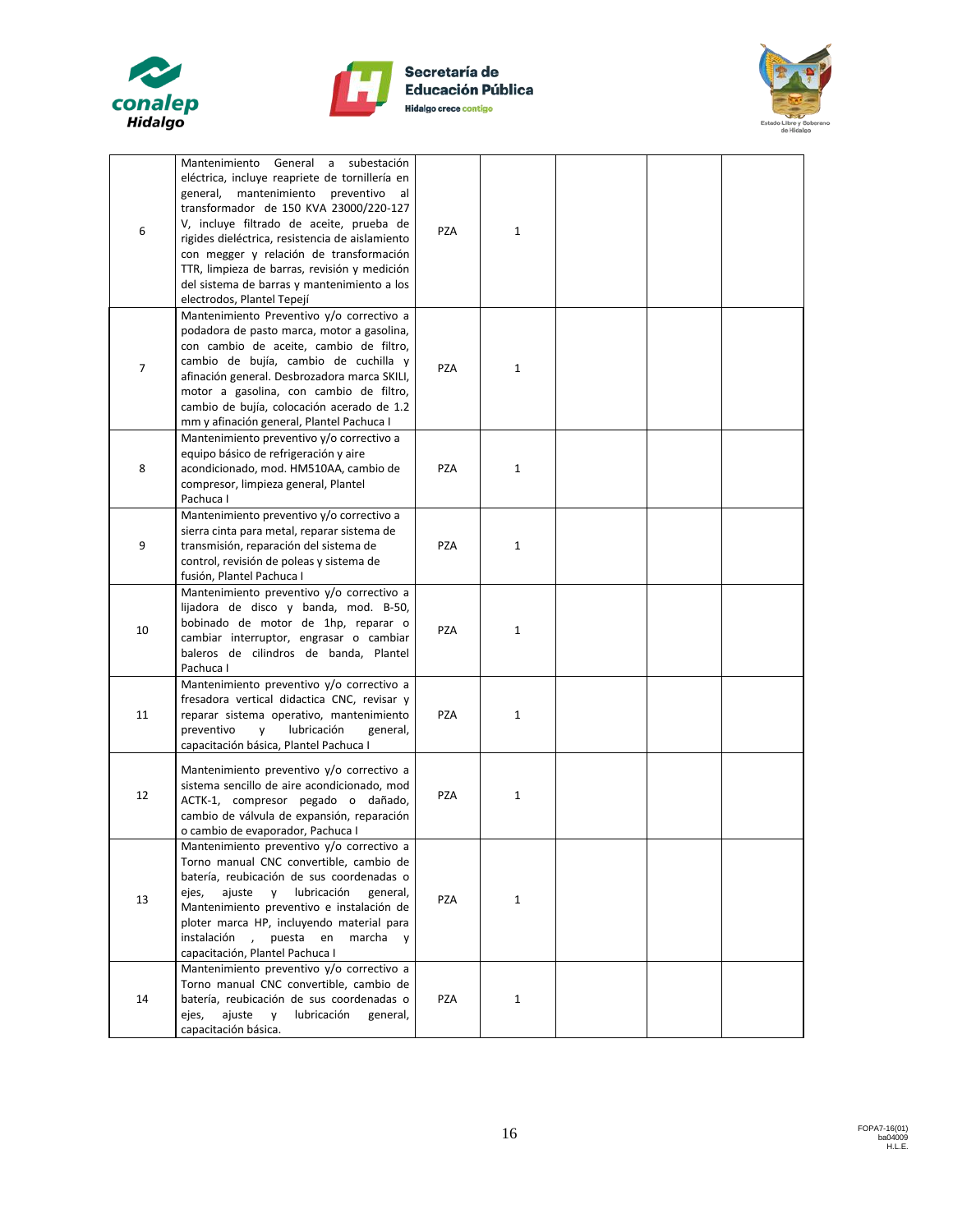





| 15         | Mantenimiento General a subestación<br>eléctrica de limpieza, incluye reapriete de<br>tornillería en general, mantenimiento<br>preventivo al transformador de 150 KVA<br>23000/220-127 V, incluye filtrado de aceite,<br>prueba de rigides dieléctrica, resistencia de<br>aislamiento con megger y relacion de<br>transformacion TTR, limpieza de barras,<br>revisión y medicion del sistema de barras y<br>mantenimiento a los electrodos, Plantel<br>Tulancingo | <b>PZA</b> | $\mathbf{1}$   |  |  |
|------------|-------------------------------------------------------------------------------------------------------------------------------------------------------------------------------------------------------------------------------------------------------------------------------------------------------------------------------------------------------------------------------------------------------------------------------------------------------------------|------------|----------------|--|--|
| 16         | Mantenimiento general a podadoras, mod.<br>500E 140 cc consiste en afinación completa,<br>afilado, enderezado, y/o sustitución de la<br>cuchilla de corte, reapriete general de<br>tornillería, cambio de piola, mantenimiento<br>general a la carcasa, Plantel Tulancingo                                                                                                                                                                                        | <b>PZA</b> | $\overline{2}$ |  |  |
| 17         | Mantenimiento a Bombas centrifugas de<br>agua de servicios:<br>con capacidad de<br>potencia de 1.0, de 60 Hz, tension de<br>127/220 V, consiste en limpieza general y<br>rebarnizado del bobinado del motor,<br>limpieza y/o sustitución del elemento<br>propulsor de la bomba, limpieza y/o<br>sustitución de los rodamientos de la flecha<br>de la bomba, mantenimiento al sistema<br>eléctrico de arranque de la bomba, Plantel<br>Tulancingo                  | <b>PZA</b> | 2              |  |  |
| 18         | Mantenimiento a fresadoras, mod-fu/3 ser-<br>701002 y ser-702011, el cual consisten en el<br>cambio o ajuste de los componentes<br>(Contactores, Interruptores, Botoneras) y<br>cableado que permitan tener un buen<br>funcionamiento, Plantel Tizayuca                                                                                                                                                                                                           | PZA        | 2              |  |  |
| 19         | Reparación de pieza y colocación de la<br>misma, en la maquinaria de cepillo de codo,<br>marca Cormetal mod-ba6050 ser-0758, una<br>base del soporte se fracturo y es necesario<br>cambiar<br>la<br>pieza<br>para<br>un<br>buen<br>funcionamiento, Plantel Tizayuca                                                                                                                                                                                               | <b>PZA</b> | $\mathbf{1}$   |  |  |
| 20         | Recarga de equipo de extintor existente de<br>3kg de aspersion de polvo químico seco,<br>Plantel Tizayuca                                                                                                                                                                                                                                                                                                                                                         | <b>PZA</b> | 10             |  |  |
| ${\bf 21}$ | Mantenimiento de control de Motores se<br>requiere cambio y/o ajuste de los<br>componentes (Contactores, Interruptores,<br>Botoneras) y cableado que permitan tener<br>un buen funcionamiento, Plantel Tizayuca                                                                                                                                                                                                                                                   | PZA        | 3              |  |  |
| 22         | Mantenimiento general a Podadoras, mod.<br>625 Ede 190cc y mod. 11A-B24A059<br>MTDLLC, la cual consiste en afinación<br>completa, afilado, enderezado, y/o<br>sustitución de la cuchilla de corte,<br>mantenimiento general a la carcasa, Plantel<br>Tizayuca                                                                                                                                                                                                     | <b>PZA</b> | 2              |  |  |
| 23         | Mantenimiento general a desbrozadora,<br>mod.DG752A, DE 52 cc, con corte de Hilo,<br>Plantel Tizayuca                                                                                                                                                                                                                                                                                                                                                             | PZA        | $\mathbf{1}$   |  |  |
| 24         | Cambio de bateria al tractor, mod. D140, asi<br>como servicio general, Plantel Tizayuca                                                                                                                                                                                                                                                                                                                                                                           | <b>PZA</b> | 1              |  |  |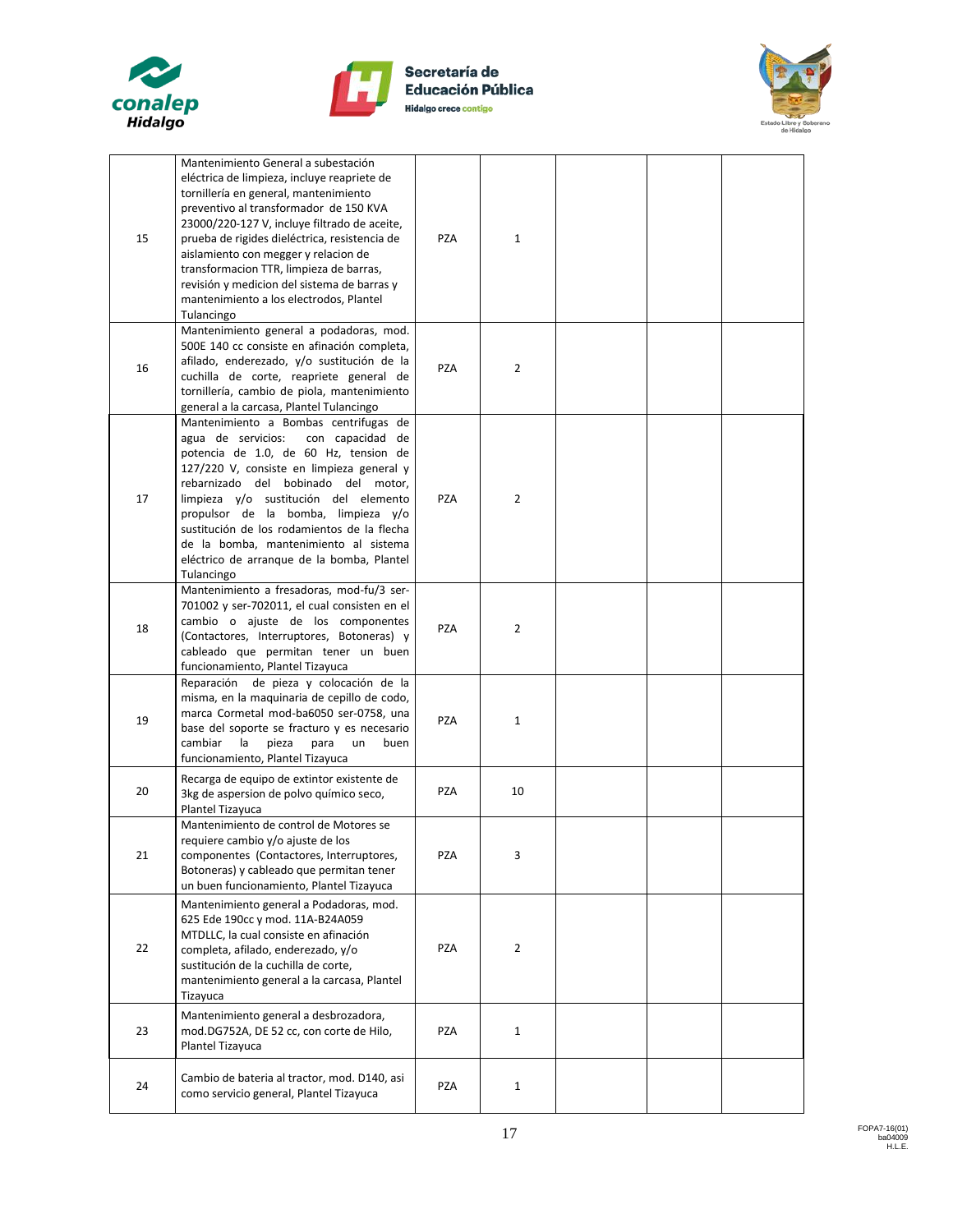





| 25 | Mantenimiento a Maquina soldadora de<br>corriente alterna mod. M1 250-ca, consta en<br>colocar bornes y tuercas para el porta<br>electrodo y tierra debidamente aislados y los<br>ajustes necesarios para su buen<br>funcionamiento, Plantel Tizayuca                                                                                                                                                                                                                                                | <b>PZA</b> | $\mathbf{1}$   |                 |        |
|----|------------------------------------------------------------------------------------------------------------------------------------------------------------------------------------------------------------------------------------------------------------------------------------------------------------------------------------------------------------------------------------------------------------------------------------------------------------------------------------------------------|------------|----------------|-----------------|--------|
| 26 | Mantenimiento de Tarjetas de<br>funcionamiento electrónicas, ajuste de<br>cabezales en maguinaria textil, incluye<br>nivelación y balanceo, Plantel Tepejí del Río                                                                                                                                                                                                                                                                                                                                   | <b>PZA</b> | $\overline{2}$ |                 |        |
| 27 | Mantenimiento general a banco de<br>hidraulica que consiste en cambio de switch<br>de botin de presión, switch de seccionado<br>por presión C-R, multiple de 3 vías P/N<br>10454, multiple de 4 bocas P/N 0462, valvula<br>de alivio, valvula reductora de presión,<br>valvula secundaria, switch fotoelectrico,<br>valvula hidraulica del selenoide, valvula<br>direccional de control 3 posiciones, motor<br>direccional, valvula de control de flujo y<br>pistón de simple efecto, Plantel Tepeji | <b>PZA</b> | 1              |                 |        |
| 28 | Mantenimiento general a torno universal,<br>que consiste en cambio del sistema Eléctrico<br>o contactores, arrancadores, botón de latin y<br>arranque, cambio de aceite, balanceo de<br>cabezal y sincronizar engranes de caja,<br>Plantel Tepeji                                                                                                                                                                                                                                                    | <b>PZA</b> | $\overline{2}$ |                 |        |
|    |                                                                                                                                                                                                                                                                                                                                                                                                                                                                                                      |            |                | <b>Subtotal</b> | \$0.00 |
|    |                                                                                                                                                                                                                                                                                                                                                                                                                                                                                                      |            |                | I.V.A.          | \$0.00 |
|    |                                                                                                                                                                                                                                                                                                                                                                                                                                                                                                      |            |                | <b>Total</b>    | \$0.00 |

**LOS LICITANTES PARTICIPANTES DEBERÁN RESPETAR LO SOLICITADO EN ESTE ANEXO E INDICAR EN SU OFERTA LOS SIGUIENTES DATOS.**

**CONDICIONES DE PAGO: VIGENCIA DE LA COTIZACIÓN: \_\_\_\_\_\_\_\_\_\_\_\_\_\_\_ PLAZO Y CONDICIONES DE ENTREGA: \_\_\_\_\_\_\_\_\_\_\_\_\_\_\_\_\_ GARANTÍA DE LOS SERVICIOS: \_\_\_\_\_\_\_\_\_\_\_\_\_\_\_\_\_** LUGAR DE ENTREGA: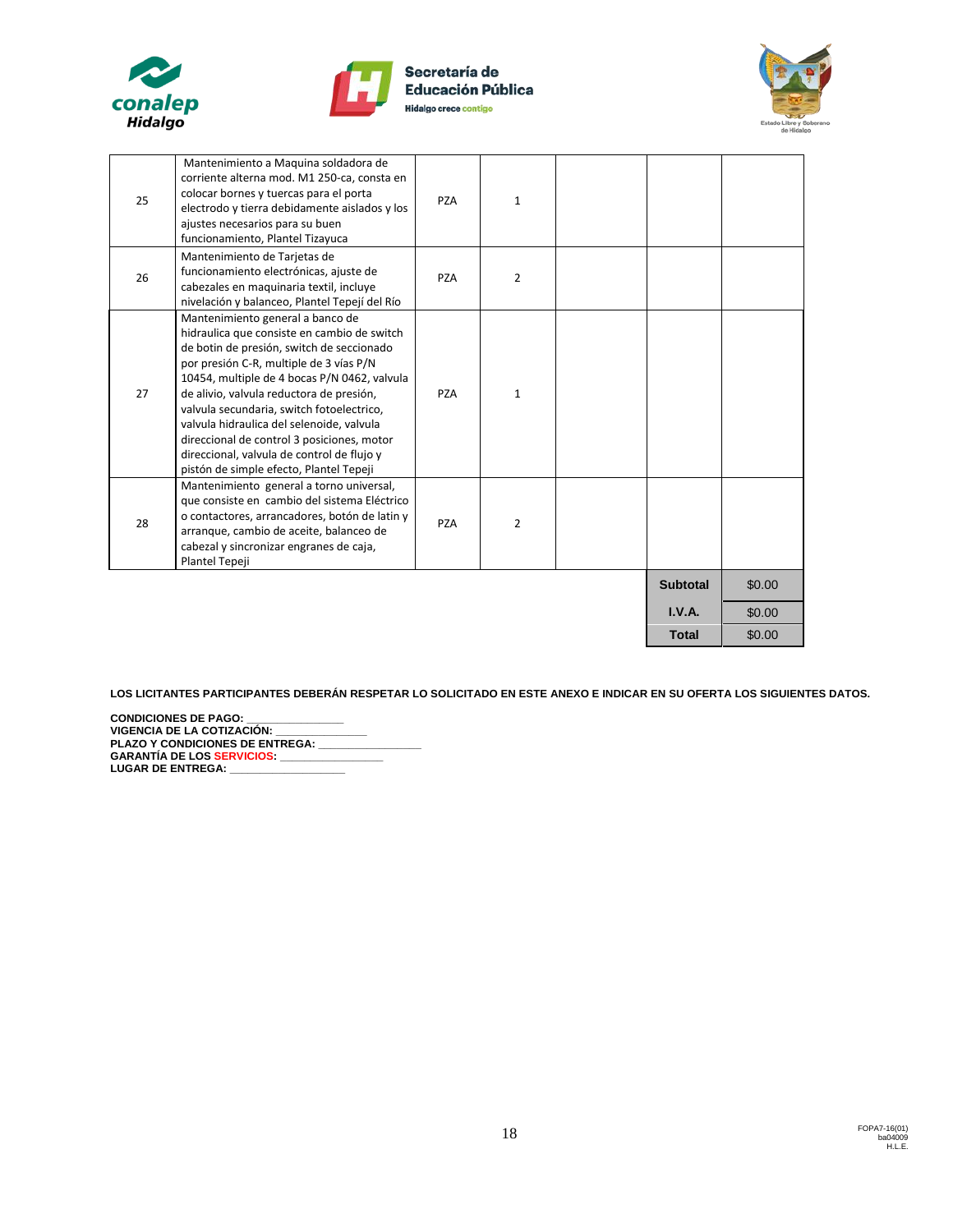





#### **ANEXO Nº 2**

#### **REPRESENTACIÓN LEGAL**

#### **COLEGIO DE EDUCACION PROFESIONAL TECNICA DEL ESTADO DE HIDALGO**

# LICITACIÓN PÚBLICA NACIONAL **Nº CONALEPH541 12/2018**

(Nombre) , manifiesto bajo protesta de decir verdad, que los datos aquí asentados, son ciertos y han sido debidamente verificados, así como que cuento con facultades suficientes para suscribir la proposición en la presente Licitación Pública, a nombre y representación de: \_\_\_\_\_\_\_\_\_\_\_\_\_.

| Registro Federal de Contribuyentes:                                                                                                                       |                         |                 |  |  |  |  |
|-----------------------------------------------------------------------------------------------------------------------------------------------------------|-------------------------|-----------------|--|--|--|--|
| CURP:                                                                                                                                                     |                         |                 |  |  |  |  |
| Domicilio.-                                                                                                                                               |                         |                 |  |  |  |  |
| Calle y Número:                                                                                                                                           |                         |                 |  |  |  |  |
| Colonia:                                                                                                                                                  | Delegación o Municipio: |                 |  |  |  |  |
| Código Postal:                                                                                                                                            | Entidad Federativa:     |                 |  |  |  |  |
| Teléfonos:                                                                                                                                                | Fax:                    |                 |  |  |  |  |
| Correo Electrónico:                                                                                                                                       |                         |                 |  |  |  |  |
| No. de la Escritura Pública en la que consta su acta constitutiva:                                                                                        |                         | Fecha:          |  |  |  |  |
| Nombre, Número y Lugar del Notario Público ante el cual se dio fe de la misma:                                                                            |                         |                 |  |  |  |  |
| Inscrita en el Registro Público de la Propiedad y del Comercio, bajo el n°. etomo - libro --, sección ---, fecha -----------<br>$en$ <sub>_________</sub> |                         |                 |  |  |  |  |
| Relación de Accionistas.-<br>Apellido Paterno:                                                                                                            | Apellido Materno:       | Nombre(s):      |  |  |  |  |
| Descripción del Objeto Social:                                                                                                                            |                         |                 |  |  |  |  |
| Reformas al Acta Constitutiva:                                                                                                                            |                         |                 |  |  |  |  |
| Nombre del Apoderado o Representante:                                                                                                                     |                         |                 |  |  |  |  |
| Datos del documento mediante el cual acredita su personalidad y facultades.-                                                                              |                         |                 |  |  |  |  |
| Escritura Pública Número:<br>Fecha:                                                                                                                       |                         |                 |  |  |  |  |
|                                                                                                                                                           |                         |                 |  |  |  |  |
| Nombre, Número y Lugar del Notario Público ante el cual se otorgó:                                                                                        |                         |                 |  |  |  |  |
|                                                                                                                                                           |                         | a de de del 201 |  |  |  |  |
|                                                                                                                                                           | Protesto lo necesario.  |                 |  |  |  |  |

\_\_\_\_\_\_\_\_\_\_\_\_\_\_\_\_\_\_\_\_\_\_\_\_\_\_\_\_\_\_\_\_\_\_\_\_\_\_\_\_\_ **Nombre y Firma del Representante Legal**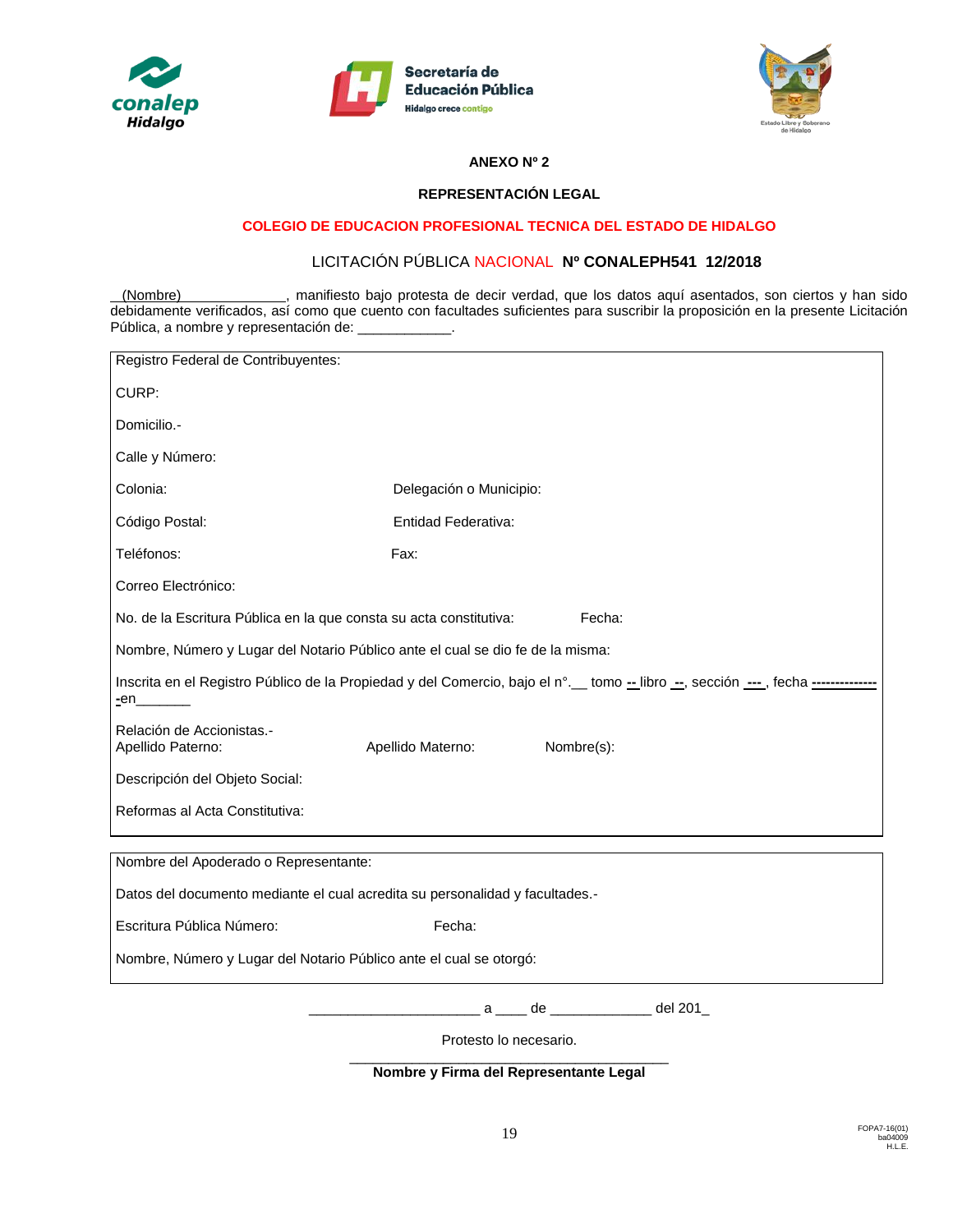





## **ANEXO Nº 3**

# **DECLARACIÓN DE INTEGRIDAD**

# **COLEGIO DE EDUCACION PROFESIONAL TECNICA DEL ESTADO DE HIDALGO**

# **LICITACIÓN PÚBLICA NACIONAL Nº CONALEPH541 12/2018**

LUGAR Y FECHA

NOMBRE DE LA CONVOCANTE

\_\_\_\_\_\_\_\_\_\_\_\_\_\_\_\_\_\_\_\_\_\_\_\_, EN MI CARÁCTER DE REPRESENTANTE LEGAL DE \_\_\_\_\_\_\_\_\_\_\_\_\_\_\_\_\_\_\_\_\_\_\_, POR MEDIO DEL PRESENTE Y BAJO PROTESTA DE DECIR VERDAD, MANIFIESTO QUE LA EMPRESA A LA CUAL REPRESENTO, POR SÍ MISMA O A TRAVÉS DE INTERPÓSITA PERSONA, SE ABSTENDRÁ DE ADOPTAR CONDUCTAS PARA QUE LOS SERVIDORES PÚBLICOS DEL CONVOCANTE, INDUZCAN O ALTEREN LAS EVALUACIONES DE LAS PROPOSICIONES, EL RESULTADO DEL PROCEDIMIENTO, U OTROS ASPECTOS QUE OTORGUEN CONDICIONES MÁS VENTAJOSAS CON RELACIÓN A LOS DEMÁS PARTICIPANTES.

SIN OTRO PARTICULAR, LE REITERO LA SEGURIDAD DE MI MÁS ALTA Y DISTINGUIDA CONSIDERACIÓN.

A T E N T A M E N T E

NOMBRE DEL LICITANTE.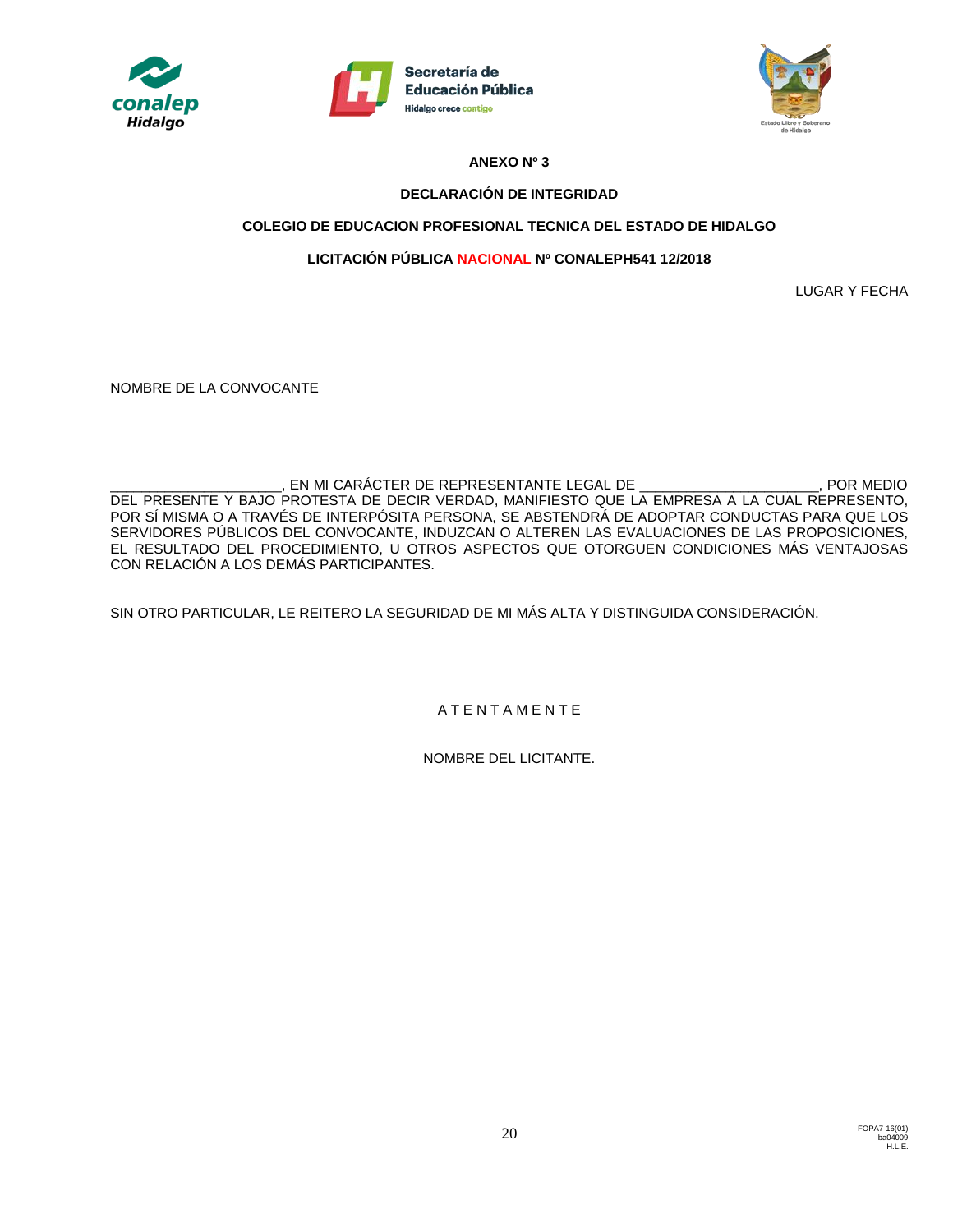





#### **ANEXO N° 4 LICITACIÓN PÚBLICA NACIONAL Nº CONALEPH541 12/2018**

#### **FORMATO QUE DEBERÁN PRESENTAR LOS LICITANTES QUE PARTICIPEN EN EL PROCEDIMIENTO DE CONTRATACION, EN CASO DE EXISTIR IGUALDAD DE CONDICIONES, SE DARÁ PREFERENCIA A LAS PERSONAS QUE INTEGREN EL SECTOR DE MICRO, PEQUEÑAS Y MEDIANAS EMPRESAS EN EL ESTADO.**

\_\_\_\_\_\_\_\_\_\_\_\_\_\_de\_\_\_\_\_\_\_\_\_\_de\_\_\_\_\_\_\_\_\_\_

#### P r e s e n t e

\_\_\_\_\_\_\_\_\_\_\_\_\_\_\_\_\_\_\_\_\_\_\_\_\_\_\_

Me refiero al procedimiento de Licitación Pública (Nacional I) No. \_\_\_\_\_\_\_\_\_\_\_\_\_\_\_\_\_\_\_\_\_\_\_\_\_\_\_\_\_\_\_ en el que mi representada, la empresa\_\_\_\_\_\_\_\_\_\_\_\_\_\_\_\_\_\_\_\_\_\_\_\_\_\_\_\_\_\_\_\_\_\_\_ participa a través de la proposición que se contiene en el presente sobre.

Sobre el particular, y en términos de lo previsto por la Ley de Adquisiciones, Arrendamientos y Servicios del Sector Público del Estado de Hidalgo, declaro bajo protesta de decir verdad, que mi representada pertenece al sector \_\_\_\_\_(6)\_\_\_\_\_, cuenta con \_\_\_\_(7)\_\_\_\_ empleados de planta registrados ante el IMSS y con \_\_\_\_\_\_\_(8)\_\_\_\_\_\_\_\_ personas subcontratadas y que el monto de las ventas anuales de mi representada es de \_\_\_\_\_\_\_\_(9)\_\_\_\_\_\_\_\_ obtenido en el ejercicio fiscal correspondiente a la última declaración anual de impuestos federales. Considerando lo anterior, mi representada se encuentra en el rango de una empresa \_\_\_\_\_\_\_(10)\_\_\_\_\_\_\_, atendiendo a lo siguiente:

| Estratificación |                       |                             |                            |                |  |  |
|-----------------|-----------------------|-----------------------------|----------------------------|----------------|--|--|
| Tamaño          | <b>Sector</b>         | número<br>Rango<br>de<br>de | Rango de monto de ventas   | máximo<br>Tope |  |  |
| (10)            | (6)                   | trabajadores $(7) + (8)$    | anuales (mdp) (9)          | combinado*     |  |  |
| Micro           | Todas                 | Hasta 10                    | Hasta \$4                  | 4.6            |  |  |
| Pequeña         | Comercio              | Desde 11 hasta 30           | Desde \$4.01 hasta \$100   | 93             |  |  |
|                 | Industria y Servicios | Desde 11 hasta 50           | Desde \$4.01 hasta \$100   | 95             |  |  |
| Mediana         | Comercio              | Desde 31 hasta 100          | Desde \$100.01 hasta \$250 | 235            |  |  |
|                 | Servicios             | Desde 51 hasta 100          |                            |                |  |  |
|                 | Industria             | Desde 51 hasta 250          | Desde \$100.01 hasta \$250 | 250            |  |  |

\*Tope Máximo Combinado= (Trabajadores) x 10% + (Ventas Anuales) x 90%)

(7) (8) El número de trabajadores será el que resulte de la sumatoria de los puntos (7) y (8)

(10) El tamaño de la empresa se determina a partir del puntaje obtenido conforme a la siguiente fórmula: Puntaje de la empresa= (Número de trabajadores) x 10% + (Monto de Ventas Anuales) x 90% el cual debe ser igual o menor al Tope Máximo Combinado

Asimismo, manifiesto, bajo protesta de decir verdad, que el Registro Federal de Contribuyentes de mi representada es\_\_\_\_\_\_\_\_\_\_\_\_\_\_\_\_\_\_\_\_\_\_ y que el Registro Federal de Contribuyentes del (los) fabricante(s) de los bienes que integran mi oferta, es (son) \_\_\_\_\_\_\_\_\_\_\_\_\_\_\_\_\_\_\_\_\_\_\_\_.

#### A T E N T A M E N T E

\_\_\_\_\_\_\_\_\_\_\_\_\_\_\_\_\_\_\_\_\_\_\_\_\_\_\_\_\_\_\_\_\_\_\_\_\_\_\_\_\_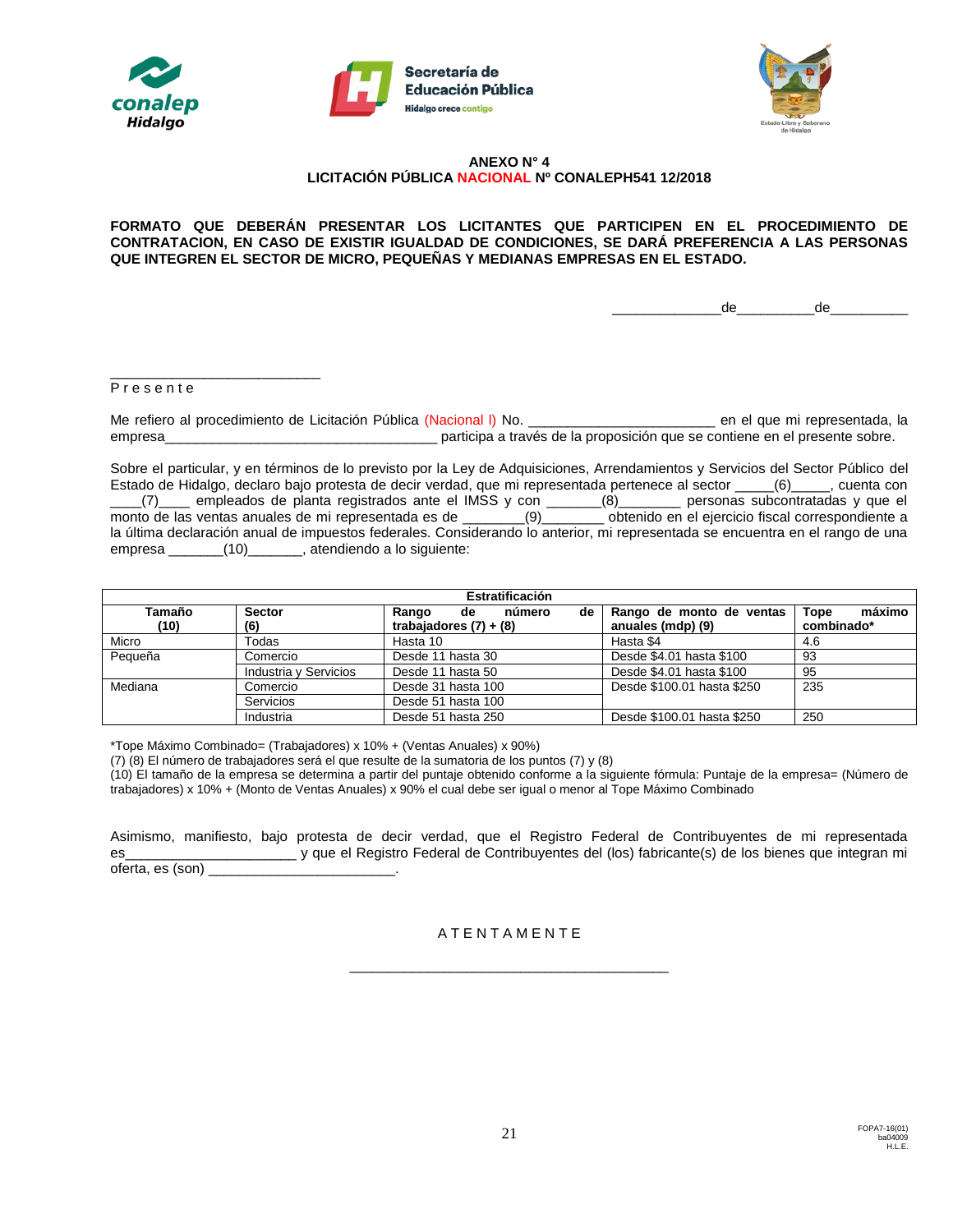





#### **ANEXO N° 5 MODELO DE CONTRATO LICITACIÓN PÚBLICA NACIONAL Nº CONALEPH541 12/2018**

CONTRATO DE **COMPRA VENTA** QUE CELEBRAN, POR UNA PARTE, EL MUNICIPIO DE **La partida de la partida de la partida**<br>REPRESENTADO EN ESTE ACTO POR EL **La partida de la partida de la partida de** la en SU CARACTER DE REPRESENTADO EN ESTE ACTO POR EL \_\_\_\_\_\_\_\_\_\_\_\_\_\_\_\_\_\_\_\_\_\_\_\_\_\_\_\_\_\_\_\_\_\_\_\_**,** EN SU CARACTER DE PRESIDENTE MUNICIPAL, A QUIEN EN LO SUCESIVO SE LE DENOMINARÁ **"MUNICIPIO";** Y POR LA OTRA, **---------------- ----------------------------------------------------------------------.** REPRESENTADA POR EL **-------------------------------------------------------** EN SU CARÁCTER DE **REPRESENTANTE LEGAL** A QUIEN EN LO SUCESIVO SE LE DENOMINARÁ "EL PROVEEDOR", AL TENOR DE LAS SIGUIENTES:

#### **DECLARACIONES**

# **I.- DE "EL MUNICIPIO"**

- **A)** QUE DE CONFORMIDAD CON LOS ARTÍCULOS 23, 115 Y 116 DE LA CONSTITUCIÓN POLÍTICA DEL ESTADO DE HIDALGO, ES UNA INSTITUCIÓN CON PERSONALIDAD JURÍDICO- POLÍTICA Y TERRITORIO DETERMINADO, DOTADO DE FACULTADES PARA ATENDER LAS NECESIDADES DE SU NÚCLEO DE POBLACIÓN, PARA LO CUAL MANEJARÁ SU PATRIMONIO CONFORME A LAS LEYES EN LA MATERIA Y ELEGIRÁ DIRECTAMENTE A SUS AUTORIDADES.
- **B)** QUE DE CONFORMIDAD CON EL ARTÍCULO 9 DE LA LEY ORGÁNICA MUNICIPAL DEL ESTADO DE HIDALGO, EL AYUNTAMIENTO PODRÁ ADQUIRIR BIENES, EN CUALQUIERA DE LAS FORMAS PREVISTAS POR LA LEY DENTRO DE SU JURISDICCIÓN.
- **C)** QUE DE CONFORMIDAD CON LA LEY ORGÁNICA MUNICIPAL DEL ESTADO DE HIDALGO, EL PRESIDENTE MUNICIPAL, TENDRÁ FACULTADES PARA PROPONER, DE ACUERDO CON LAS NECESIDADES ADMINISTRATIVAS Y CON LA DISPONIBILIDAD DE RECURSOS FINANCIEROS, LAS DEPENDENCIAS QUE SEAN INDISPENSABLES PARA LA BUENA MARCHA DE LOS SERVICIOS PÚBLICOS. Y QUE CUENTA CON LA FACULTAD LEGAL PARA SUSCRIBIR EL PRESENTE INSTRUMENTO, DE CONFORMIDAD CON LA FRACCIÓN LIII DEL ARTÍCULO 52 DE LA LEY ANTES INDICADA.
- **D)** QUE EN SU ESTRUCTURA ORGÁNICA CUENTA CON LA HACIENDA MUNICIPAL, LA CUAL TIENE POR OBJETO OBTENER LOS RECURSOS FINANCIEROS NECESARIOS, PARA PROVEER A LOS GASTOS ORDINARIOS Y EXTRAORDINARIOS DEL MUNICIPIO.
- E) QUE DE ACUERDO CON EL PROGRAMA NORMAL DE ADQUISICIONES, ARRENDAMIENTOS Y PRESTACIÓN DE SERVICIOS, SE CONSIDERA PROCEDENTE EFECTUAR LA ADQUISICIÓN DE \_\_\_\_\_\_\_\_\_\_\_\_\_\_\_\_ PARA LA OBRA: \_\_\_\_\_\_\_\_\_\_\_\_\_\_\_\_\_\_\_\_\_\_\_ EN ESTE MUNICIPIO, CON CLAVE DE OBRA: \_\_\_\_\_\_\_\_\_\_\_\_\_\_\_\_. CON RECURSOS AUTORIZADOS MEDIANTE OFICIO DE VALIDACIÓN NO. BAJO LA MODALIDAD DE EJECUCIÓN DE ADMINISTRACIÓN DIRECTA.
- F) QUE CUENTA CON RECURSOS SUFICIENTES PARA CUBRIR EL IMPORTE DEL PRESENTE CONTRATO, AUTORIZADOS POR\_\_\_\_\_\_\_\_\_\_\_\_\_\_\_\_\_ MEDIANTE OFICIO No. \_\_\_\_\_\_\_\_\_\_\_\_\_\_ DE FECHA\_\_\_\_\_\_\_\_\_\_\_\_\_.
- G) QUE UNA VEZ CUMPLIDOS LOS REQUISITOS FIJADOS PARA EL EJERCICIO DE LOS RECURSOS A EFECTO DE LLEVAR ADELANTE EL CUMPLIMIENTO DEL PROGRAMA, SE PROCEDIÓ A LA ADJUDICACIÓN DEL CONTRATO MEDIANTE EL PROCEDIMIENTO DE \_\_\_\_\_\_\_\_\_\_\_\_\_\_\_\_\_\_\_\_\_\_\_ No. SANCIONADO POR EL COMITÉ DE ADQUISICIONES, ARRENDAMIENTOS Y SERVICIOS DEL SECTOR PÚBLICO DEL MUNICIPIO DE \_\_\_\_\_\_\_\_\_\_\_\_\_\_\_, HIDALGO.

H) QUE SEÑALA COMO DOMICILIO, \_\_\_\_\_\_\_\_\_\_\_\_\_\_\_\_\_\_, ESTADO DE HIDALGO. C.P. \_\_\_\_\_\_\_\_\_\_\_\_\_

### **II. DEL "PROVEEDOR"**

**A)** QUE ES UNA SOCIEDAD ANÓNIMA, (SI ES LA SOCIEDAD EN COMANDITA POR ACCIONES O SIMPLE, EN NOMBRE COLECTIVO ETC.)....... LEGALMENTE CONSTITUIDA DE CONFORMIDAD CON LAS LEYES MEXICANAS COMO LO DEMUESTRA CON EL ACTA CONSTITUTIVA N° **--------------**VOLUMEN **--------** LIBRO **-----** OTORGADA ANTE LA FE DEL **---- ------------------------------------------------------------** NOTARIO PÚBLICO N° **---------**EN EJERCICIO EN LA CIUDAD DE **\_\_\_\_\_\_\_\_\_\_,**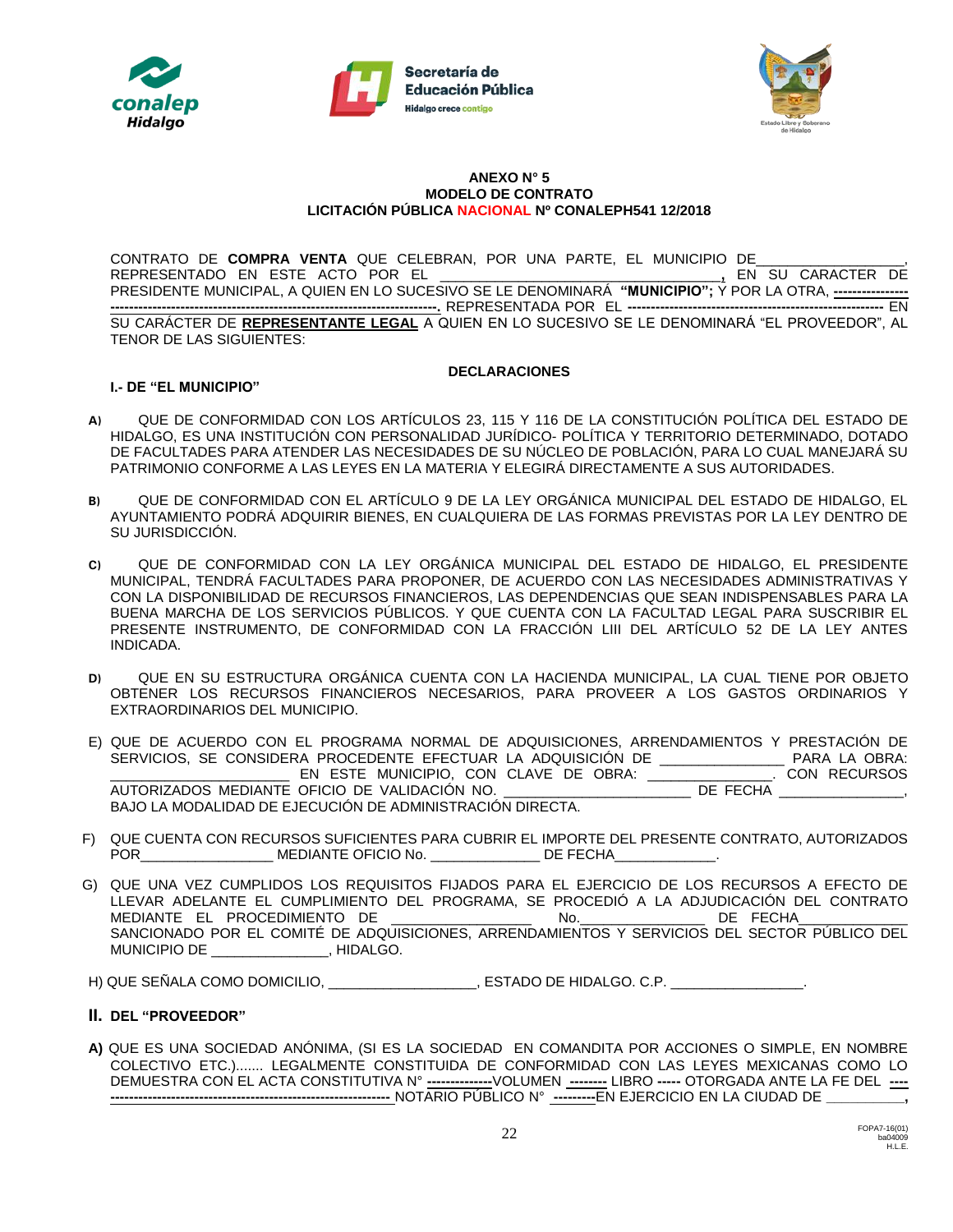





**HGO.,** LA CUAL SE ENCUENTRA INSCRITA EN EL REGISTRO PÚBLICO DE LA PROPIEDAD Y DEL COMERCIO, BAJO EL N°.\_\_ TOMO **--** LIBRO **--**, SECCION **---** , FECHA **------------------------**

- **B)** QUE EL **----------------------------------------** EN SU CARÁCTER DE **REPRESENTANTE LEGAL** TIENE FACULTADES PARA SUSCRIBIR EL PRESENTE INSTRUMENTO DE CONFORMIDAD CON EL PODER NOTARIAL N° **----------,** OTORGADO ANTE LA FE DEL **--------------------------------------------------** NOTARIO PÚBLICO N° **--------** DE LA CIUDAD DE **\_\_\_\_\_\_\_\_\_\_\_\_\_ HGO.**
- **C)** QUE TIENE CAPACIDAD PARA CONTRATAR Y OBLIGARSE PARA LA \_\_\_\_\_\_\_\_\_\_\_\_\_\_\_\_\_\_\_\_\_\_\_\_\_\_\_\_ QUE ESTE CONTRATO SE REFIERE Y DISPONE CON LOS ELEMENTOS Y ORGANIZACIÓN NECESARIA PARA EL SUMINISTRO DE LOS MISMOS.
- **D)** QUE CONOCE PLENAMENTE EL CONTENIDO DE LA LEY DE ADQUISICIONES, ARRENDAMIENTOS Y SERVICIOS DEL SECTOR PÚBLICO DEL ESTADO DE HIDALGO; LAS NORMAS Y DISPOSICIONES VIGENTES, RESPECTO DE LA COMPRA VENTA DE LOS BIENES REFERIDOS EN ESTE CONTRATO, COMO TAMBIÉN LAS DISPOSICIONES LEGALES TANTO DE CARÁCTER FEDERAL COMO ESTATAL APLICABLES A ESTA OPERACION.
- **E)** QUE SEÑALA COMO DOMICILIO LEGAL EL UBICADO EN **----------------------------------------------------------------------------------------- ------------**
- **F)** QUE CUENTA CON EL REGISTRO EN EL PADRÓN DE PROVEEDORES Nº **-------------**

### **III. DE LAS PARTES**

A) QUE EN ATENCIÓN A LO EXPUESTO, ESTÁN CONFORMES CON SUJETAR SUS COMPROMISOS A LOS TÉRMINOS Y CONDICIONES SIGUIENTES:

### **CLÁUSULAS**

**PRIMERA.-** QUE SE RECONOCEN LA PERSONALIDAD CON LA QUE SE OSTENTAN Y QUE NO LES HA SIDO REVOCADA NI EN FORMA ALGUNA MODIFICADA LO QUE DECLARAN BAJO PROTESTA DE DECIR VERDAD.

**SEGUNDA.-** "EL MUNICIPIO" COMPRA EN EJERCICIO DEL RECURSO SEÑALADO EN LAS DECLARACIONES Y "EL PROVEEDOR" SE OBLIGA A ENTREGAR EN PERFECTAS CONDICIONES Y DE ACUERDO A LAS ESPECIFICACIONES CONVENIDAS EN LA CONVOCATORIA A LA LICITACIÓN PÚBLICA, ANEXOS Y OFERTAS DE LA LICITACIÓN N° **------------- --------------------** DE LOS BIENES CONSISTENTES EN:

--------------------------------------------------------------------------------------------------------------------------------------------------------------------------- ---------------------------------------------------------------------------------------------------------------------------------------------------------------------------

------------------------------

**TERCERA.-** "EL MUNICIPIO" CUBRIRÁ A "EL PROVEEDOR" LA CANTIDAD DE **------------------------------------------------------------- ------------------------------------------------------------** INCLUYE EL I.V.A. POR CONCEPTO DE PAGO DE LOS\_\_\_\_\_\_\_\_ MATERIA DEL PRESENTE CONTRATO. LOS PRECIOS PERMANECERÁN FIJOS Y NO HABRÁ ESCALATORIA ALGUNA.

**CUARTA.-** LAS PARTES RECONOCEN EXPRESAMENTE QUE EN EL PRECIO APROBADO SE ENCUENTRA INCLUIDO EL COSTO DE LOS BIENES, FLETES DE TRASLADO HASTA EL LUGAR DE ENTREGA Y LAS MANIOBRAS DE CARGA Y DESCARGA.

**QUINTA.-** LOS BIENES QUE SON OBJETO DE ESTA CONTRATACIÓN, SE AJUSTAN ESTRICTAMENTE A LAS ESPECIFICACIONES GENERALES Y TÉCNICAS QUE HAN SIDO PRESENTADAS POR **"EL MUNICIPIO"** Y ACEPTADAS POR **"EL PROVEEDOR",** PARA LA ADJUDICACIÓN DE ESTE CONTRATO, MISMAS QUE SE DETALLAN EN EL PEDIDO OFICIAL **No. -------** QUE SE AGREGAN AL PRESENTE COMO PARTE INTEGRAL DEL MISMO.

**SEXTA.- "EL MUNICIPIO"** EFECTUARÁ EL PAGO DE LA COMPRA VENTA POR CONDUCTO DE LA TESORERÍA MUNICIPAL, DE LA SIGUIENTE FORMA:

EL PAGO SERÁ REALIZADO: **--------------------------------------------------------------------------------------**

**\_\_\_\_\_\_\_\_\_\_\_\_\_\_\_\_\_\_\_\_\_\_\_\_\_\_\_\_\_\_\_\_\_\_\_**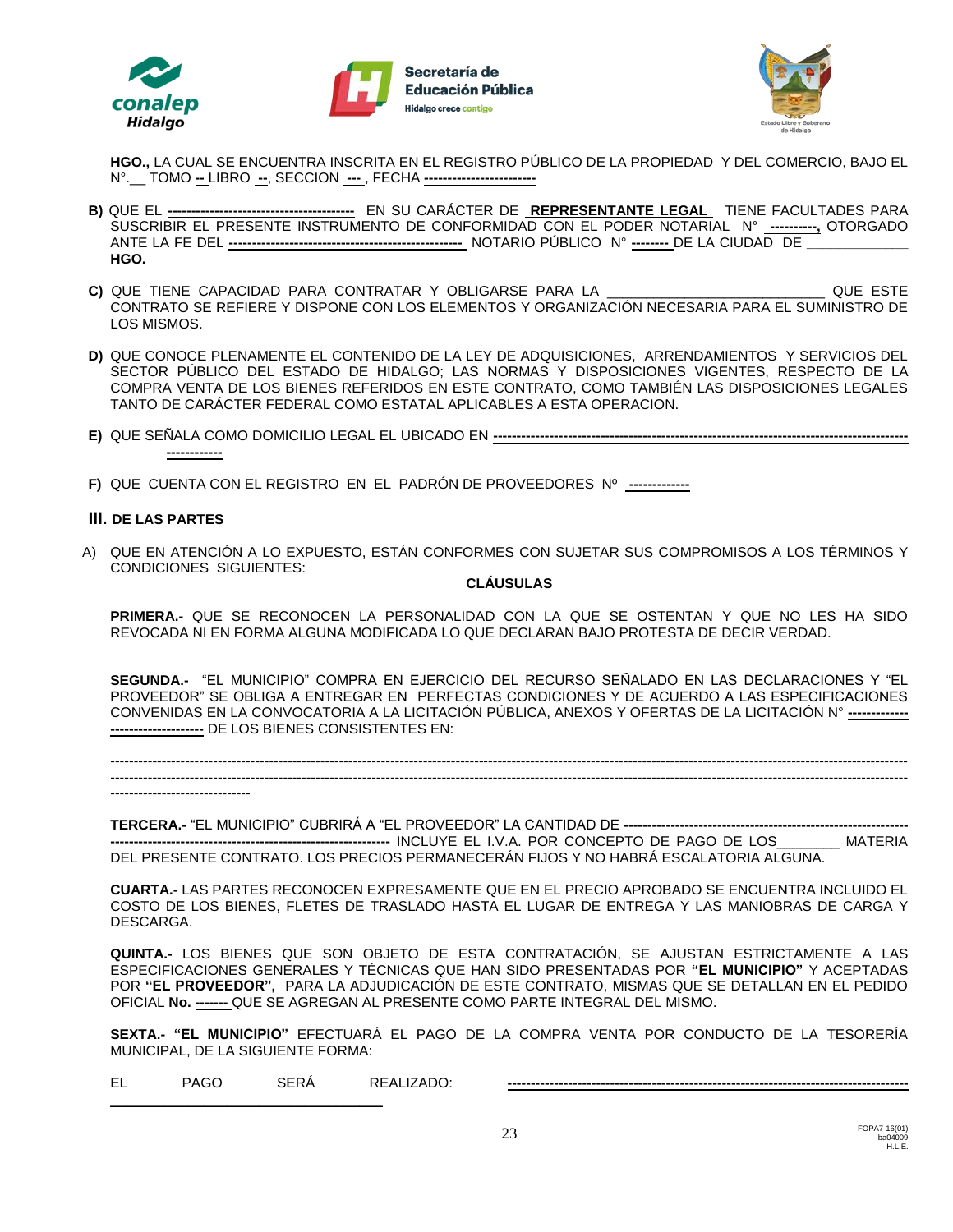





**SÉPTIMA.-** EL LUGAR DE ENTREGA DE LOS BIENES OBJETO DEL PRESENTE CONTRATO SERÁ EN: **------------------------- ------------------**

**OCTAVA.- "EL PROVEEDOR"** SE OBLIGA A REALIZAR LA ENTREGA DE \_\_\_\_\_\_\_\_\_\_\_\_\_\_\_CONFORME A LO CONVENIDO Y APROBADO POR LAS PARTES QUE FIRMAN ESTE INSTRUMENTO, ACORDANDO QUE EL PLAZO MÁXIMO PARA EFECTUAR LA ENTREGA DE LOS BIENES CONTRATADOS SERÁ **--------------------------------------------------**

**NOVENA.-** "**EL PROVEEDOR"** EFECTUARÁ EL TRASLADO DE LOS BIENES OBJETO DE ESTA OPERACIÓN POR SU EXCLUSIVA CUENTA, BAJO SU RESPONSABILIDAD DEL DAÑO QUE PUEDA SUFRIR EL MISMO DURANTE EL TRASLADO.

**DÉCIMA.- "EL PROVEEDOR"** RESPONDERÁ DE LOS DEFECTOS DE MATERIALES Y MANO DE OBRA, COMPROMETIÉNDOSE A SUSTITUIRLOS POR OTROS QUE CUMPLAN CON LAS ESPECIFICACIONES DE SU OFERTA, GARANTIZANDO DICHA RESPONSABILIDAD MEDIANTE \_\_\_\_\_\_\_\_\_\_\_\_\_\_\_\_\_\_\_\_\_\_\_\_\_\_\_\_, POR UN 10% DEL IMPORTE TOTAL DEL CONTRATO, QUE TAMBIÉN RESPONDERA POR LA OPORTUNA ENTREGA DE LOS BIENES, CALIDAD Y ESPECIFICACIONES REQUERIDAS.

**DÉCIMA PRIMERA.-** PARA EL CASO DE QUE **"EL PROVEEDOR"** NO ENTREGUE LOS BIENES A ENTERA SATISFACCIÓN DE **"EL MUNICIPIO"** EN EL PLAZO PREVISTO, RETENDRÁ Y APLICARÁ EN FAVOR DEL ERARIO ESTATAL COMO PENA CONVENCIONAL EL EQUIVALENTE AL \_\_\_\_\_\_\_\_\_\_\_\_\_\_\_\_\_\_\_\_\_ SOBRE EL PRECIO DE LOS BIENES PENDIENTES DE ENTREGAR POR CADA DÍA NATURAL DE ATRASO QUE TRANSCURRA DESDE LA FECHA FIJADA PARA SU ENTREGA O HASTA LA ENTERA SATISFACCIÓN DE **"EL MUNICIPIO"**, INDEPENDIENTEMENTE QUE PODRÁ OPTAR POR EXIGIR EL CUMPLIMIENTO.

**DÉCIMA SEGUNDA.- "EL PROVEEDOR"** SÓLO PODRÁ SER RELEVADO DEL PAGO DE LA PENA CONVENCIONAL CUANDO DEMUESTRE SATISFACTORIAMENTE A **"EL MUNICIPIO"** QUE NO LE FUE POSIBLE REALIZAR OPORTUNAMENTE EL SUMINISTRO POR CAUSAS DE FUERZA MAYOR A SU VOLUNTAD.

**DÉCIMA TERCERA.-** ESTE CONTRATO PODRÁ SER RESCINDIDO DE PLENO DERECHO POR **"EL MUNICIPIO"** SIN NECESIDAD DE RESOLUCIÓN JUDICIAL EN TÉRMINOS DEL CÓDIGO CIVIL PARA EL ESTADO DE HIDALGO Y DE LA LEY DE ADQUISICIONES, ARRENDAMIENTOS Y SERVICIOS DEL SECTOR PÙBLICO DEL ESTADO DE HIDALGO, MEDIANTE SIMPLE AVISO DADO POR ESCRITO A **"EL PROVEEDOR"** CON DERECHO A LA RESTITUCIÓN DE LAS CANTIDADES ENTREGADAS POR CONCEPTO DE ANTICIPO EN UN PLAZO NO MAYOR DE \_\_\_\_\_\_\_\_\_ DÍAS, A PARTIR DEL CUAL GENERARÁ INTERESES MORATORIOS A RAZÓN DE LOS CETES, SIN PERJUICIO DE HACER EFECTIVAS LAS PENAS PACTADAS PARA EL CASO DE INCUMPLIMIENTO, EN LOS SIGUIENTES CASOS:

- **A)** SI **"EL PROVEEDOR"** PRETENDE ENTREGAR LOS BIENES CONTRATADOS CON ESPECIFICACIONES DIFERENTES O ENTREGAR MATERIAL DAÑADO.
- **B)** POR FALTA DE CUMPLIMIENTO OPORTUNO EN LA ENTREGA DE LOS BIENES CONTRATADOS.
- **C)** POR INCUMPLIMIENTO DE CUALQUIERA DE LAS CLÁUSULAS DEL PRESENTE INSTRUMENTO.

**DÉCIMA CUARTA.-** PARA LA INTERPRETACIÓN Y CUMPLIMIENTO DE ESTE CONTRATO LAS PARTES SE SOMETEN A LA COMPETENCIA Y JURISDICCIÓN DE LAS LEYES Y LOS TRIBUNALES DEL FUERO COMÚN DEL ESTADO DE HIDALGO, SIENDO PREFERENTES PARA CONOCER LOS DEL DISTRITO JUDICIAL DE PACHUCA DE SOTO, RENUNCIANDO A CUALQUIER FUERO QUE PUDIERA CORRESPONDERLES POR RAZÓN DE SU DOMICILIO PRESENTE O FUTURO.

LAS PARTES DECLARAN QUE CONOCEN LOS ALCANCES Y EFECTOS DEL PRESENTE CONTRATO, ASÍ COMO SUS CLÁUSULAS, EN CONSECUENCIA EN ESTE ACTO, OTORGAN SU CONSENTIMIENTO PARA CELEBRARLO Y CUMPLIRLO EN CADA UNA DE SUS PARTES, QUE NO EXISTE ERROR, DOLO, VIOLENCIA, LESIÓN O MALA FE QUE LO INVALIDE.

ENTERADAS LAS PARTES DEL CONTENIDO DEL PRESENTE CONTRATO, LO FIRMAN EN LA CIUDAD DE \_\_\_\_\_\_\_\_\_\_\_\_\_\_\_\_\_\_\_\_\_\_\_, HIDALGO, EL DÍA **-------** DE **------------**DEL AÑO DOS MIL \_\_\_\_\_\_\_\_\_\_.